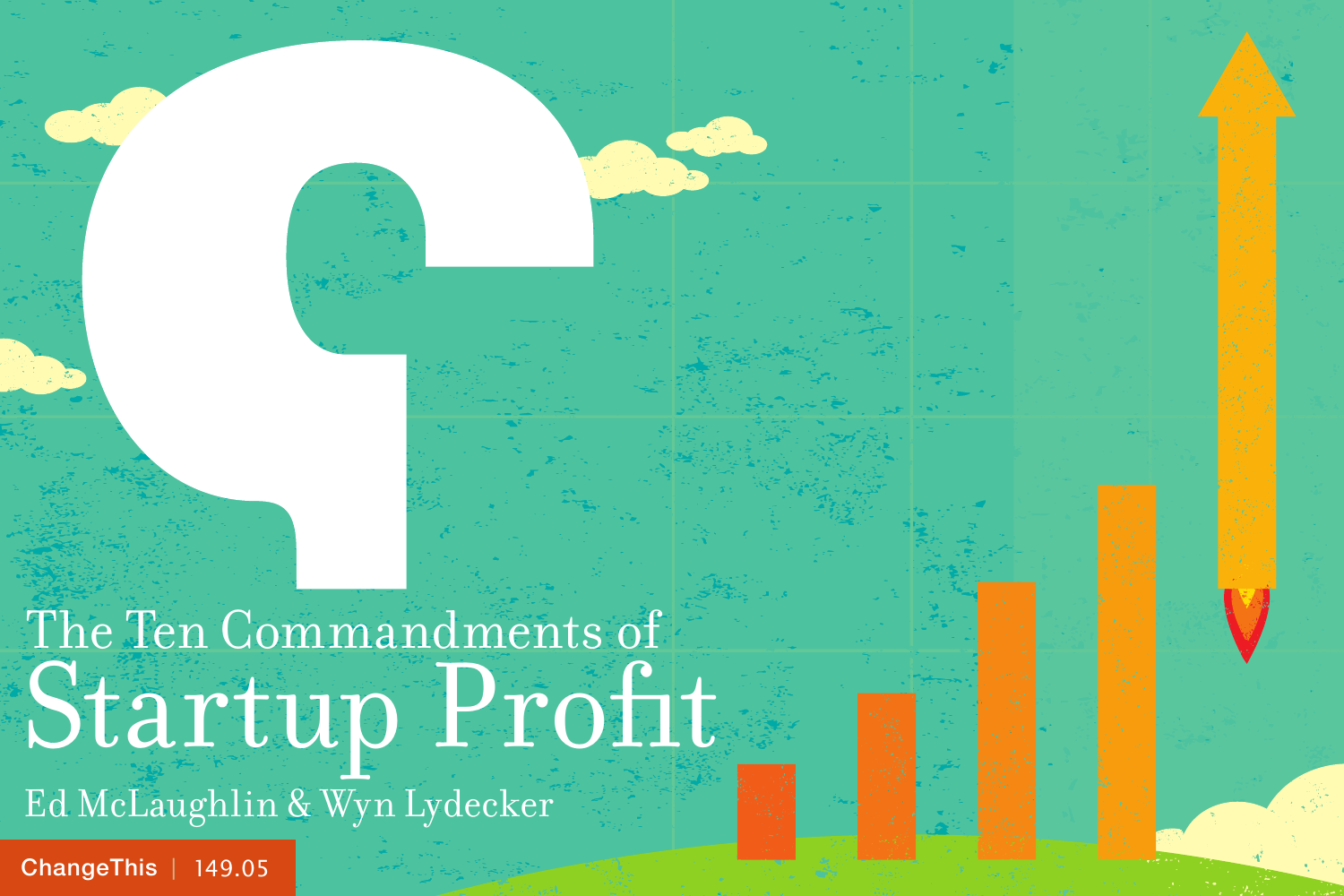From the beginning, I organized my business, USI, around 10 core profit principles. I call these principles The Ten Commandments of Startup Profit. By factoring profit into every business decision, USI generated a 20 percent operating profit margin, while growing our revenues at a 40 percent compounded annual rate.

You can use this concentrated list of profit principles to benchmark your business and its potential for generating profit.  $\rightarrow$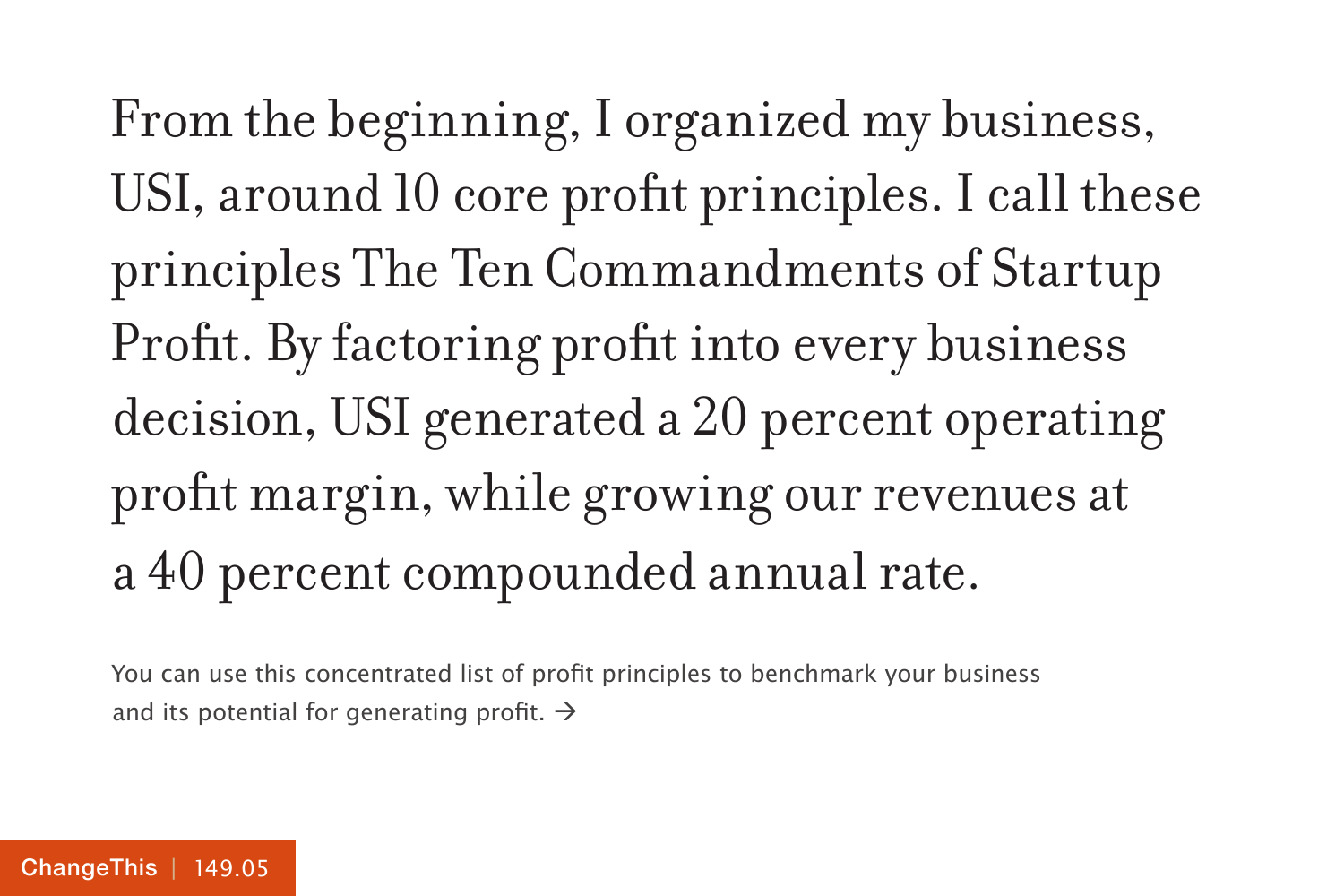- **1 Build a Business Based on Your Distinctive Competence.**
- **2 Develop and Deliver a Superior Value Proposition.**
- **3 Don't Start Up Until . . .**

**a. You know how you're going to generate revenue**

**b. You know how much it will cost to run your business**

**c. You know how you're going to make a profit**

**d. You have preorders to validate your business model and liftoff plans**

**e. You have lined up the funding you need to reach breakeven**

**f. You understand the impact of startup funding on cost and control**

- **4 Take Charge of the Money and Control It.**
- **5 Create a Profit-Based Reward Structure.**
- **6 Recognize and Hire "Lightning in a Bottle."**
- **7 Create Profit Centers to Scale Your Business.**
- **8 Augment Profits with Proprietary Applications.**
- **9 Build a Financial War Chest for Strategic Advantage.**
- **10 Behave Ethically and Profits Will Follow.**

Understanding these profit principles and applying them to your business can increase the probability of your long-term success and improve your returns along the way.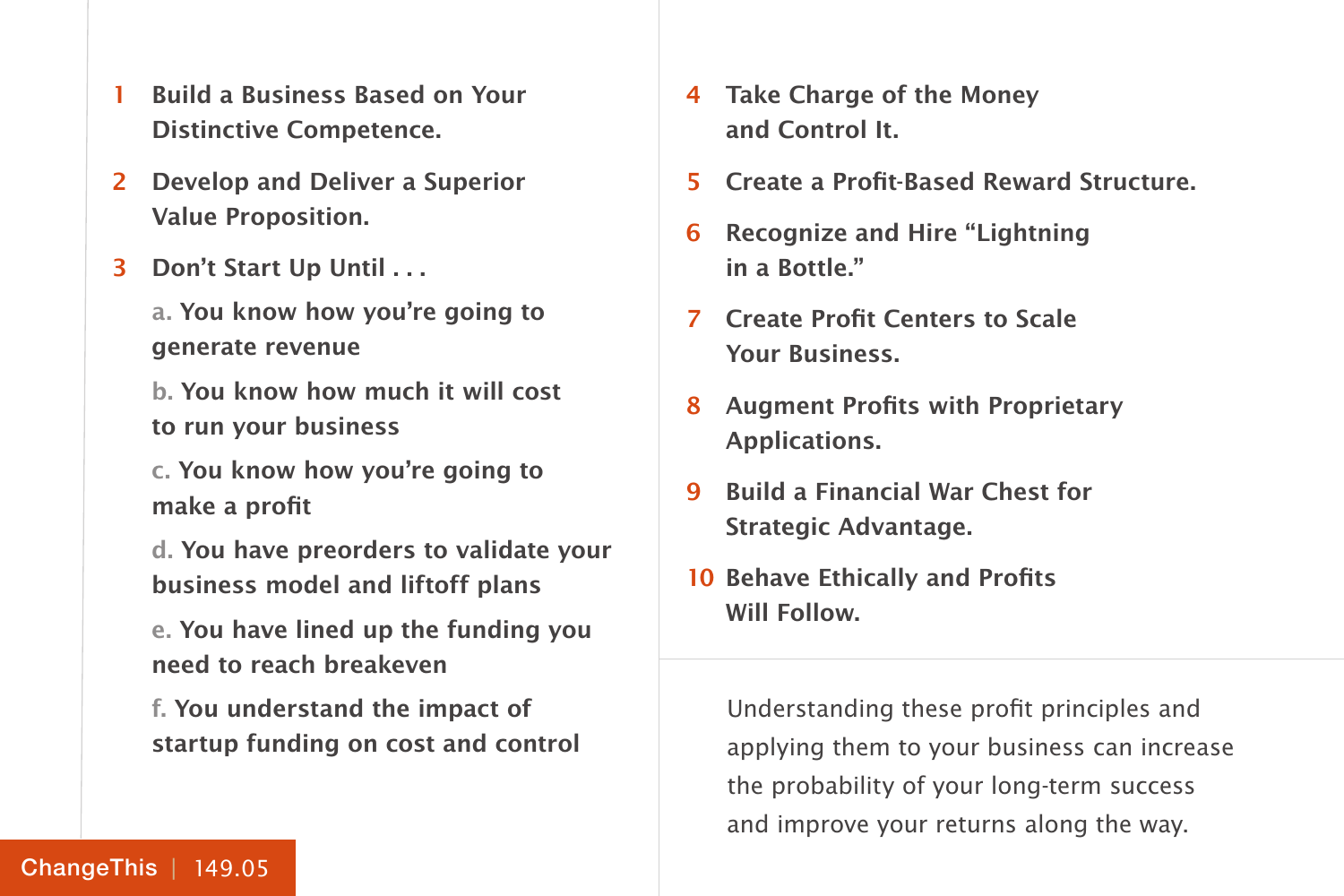### **PROFIT PRINCIPLE #1:** Build a Business Based on Your Distinctive Competence

Distinctive competence is a combination of knowledge, experience, reputation, and achievement. If you can identify a need for a product or service in an industry where you have distinctive competence, you can substantially increase your probability of startup success. You can minimize the risks by utilizing your understanding of existing business models, customer relationships, market needs, gaps in product design, fulfillment challenges, pricing sensitivity, and competition.

Think through the following questions to identify your distinctive competence and its application to your business idea.

- Do you have a unique skill, special knowledge, experience, or talent?
- Does your skill or knowledge have value in the marketplace?
- Can you use your competence to create something unique, disruptive, or innovative?
- Can you use your distinctive competence to secure preorders?
- What additional competencies do you need to succeed?
- How can you fill the competency void?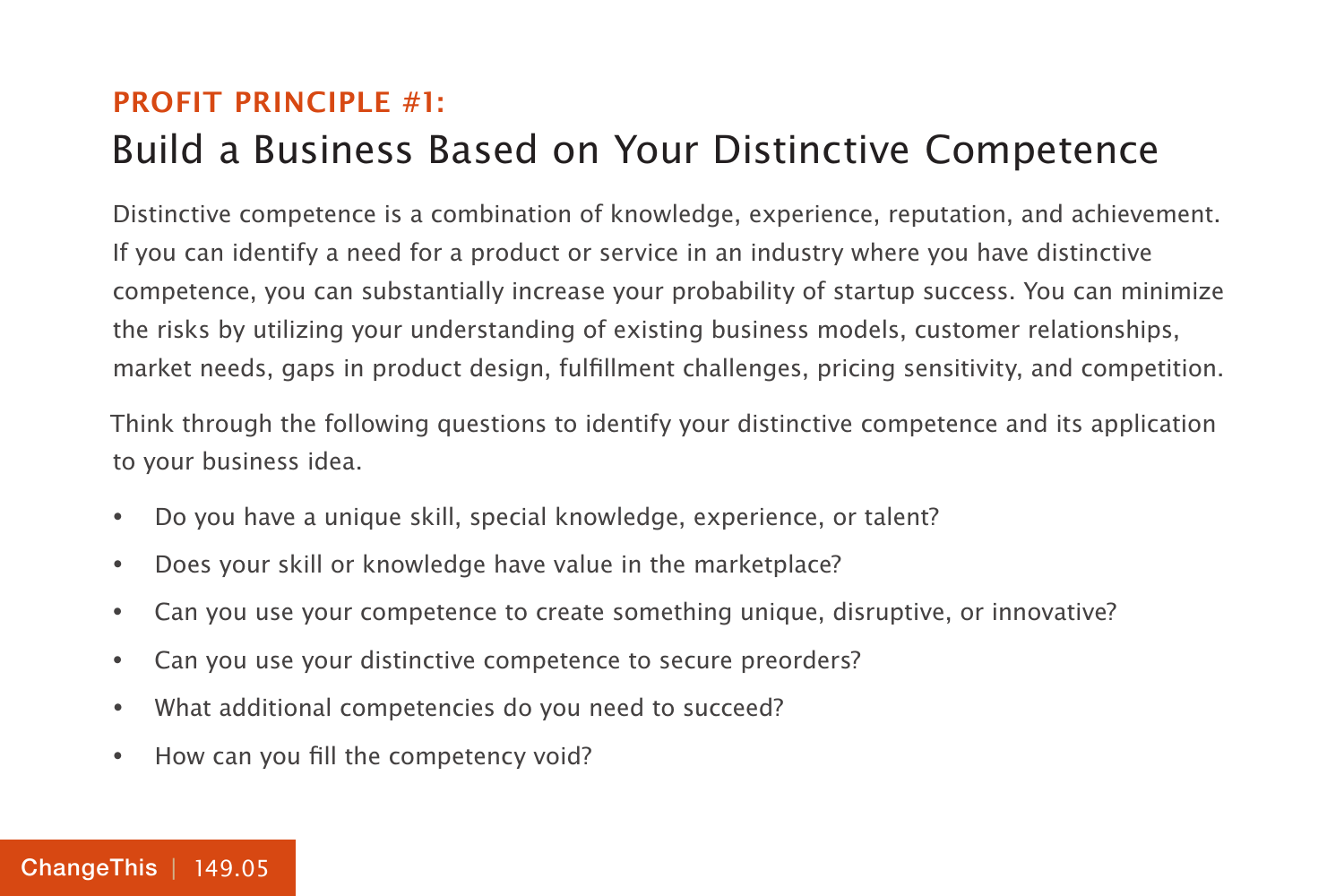After wrestling with these questions, and reflecting on my past success, I realized my distinctive competence was my intimate knowledge of the value drivers behind real estate outsourcing. Given my early success with outsourcing, I was certain that the commercial potential to bring this model to market was phenomenal. Every corporation or institution with 100 or more locations was a candidate for outsourcing. The value proposition for the customer was undeniable, and the profit potential for my new business was huge.

Your distinctive competence should be the source of your new business idea. It is the one thing that will set you apart from your competitors. Selecting and building a business around your distinctive competence is the first step toward profitability.

*44 Your distinctive competence should be the source of your new business idea. It is the one that will set you apart from your competitors. source of your new business idea. It is the one thing that will set you apart from your competitors.*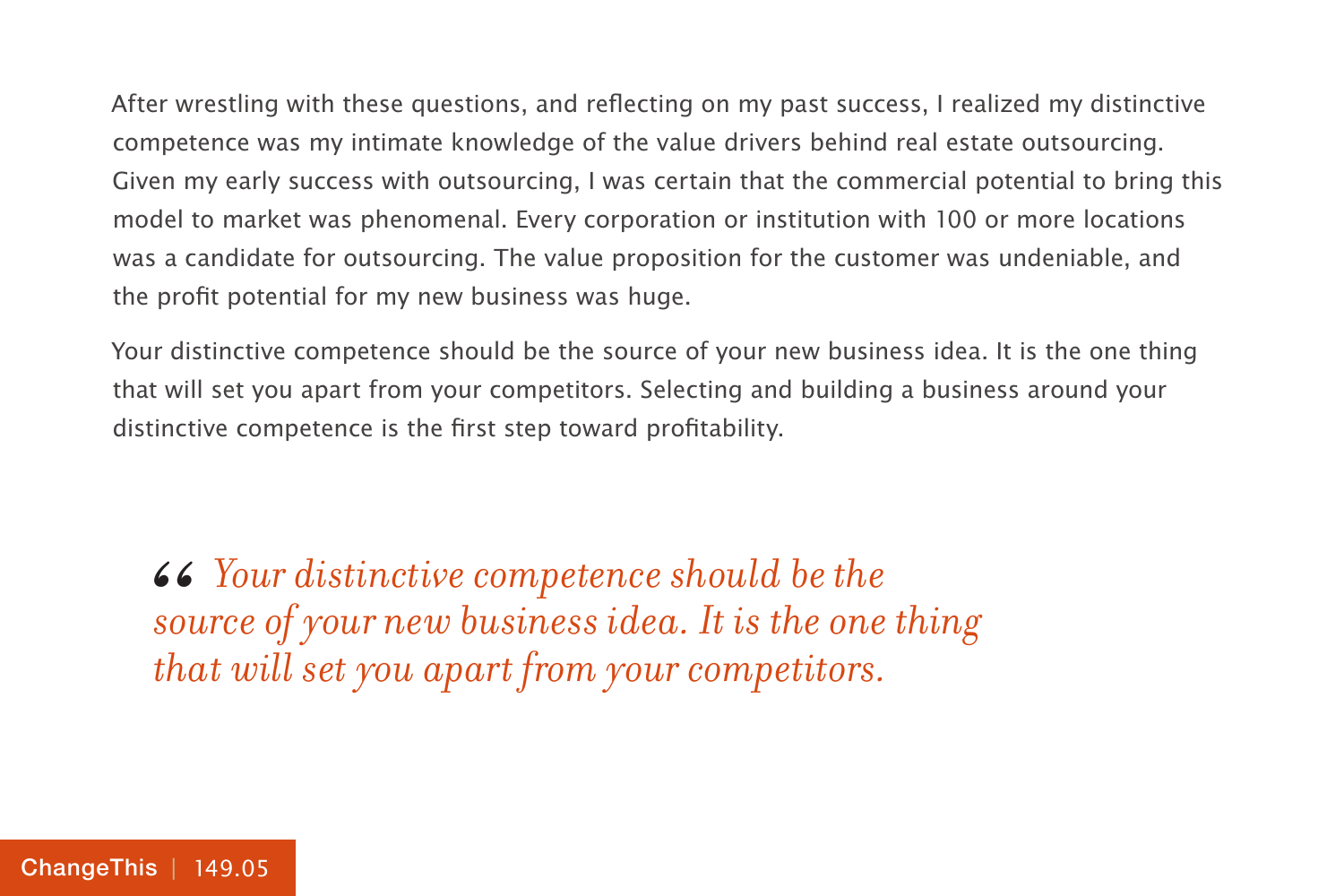### **PROFIT PRINCIPLE #2:** Develop and Deliver a Superior Value Proposition

A superior value proposition captures the essence of your product's unique benefits and how it solves a vexing customer problem, meets a critical need, or relieves severe pain better than anything else in the marketplace. The most efficient path to profit is a value proposition that clearly delineates what your customer will get and how they will get it. Through experience, I have learned that a value proposition with a crystal-clear quantification of benefits is easiest to sell and the most compelling to buy.

Consider the answers to these questions in formulating your value proposition.

- What is your product, and who is your customer?
- How does your product alleviate your customer's pain?
- What is the value of pain relief, or how will your customer benefit?
- Is your customer motivated to buy your product repeatedly to prevent pain?
- Does your product serve a large and growing market?
- Do you have a sustainable competitive advantage—a unique solution to pain?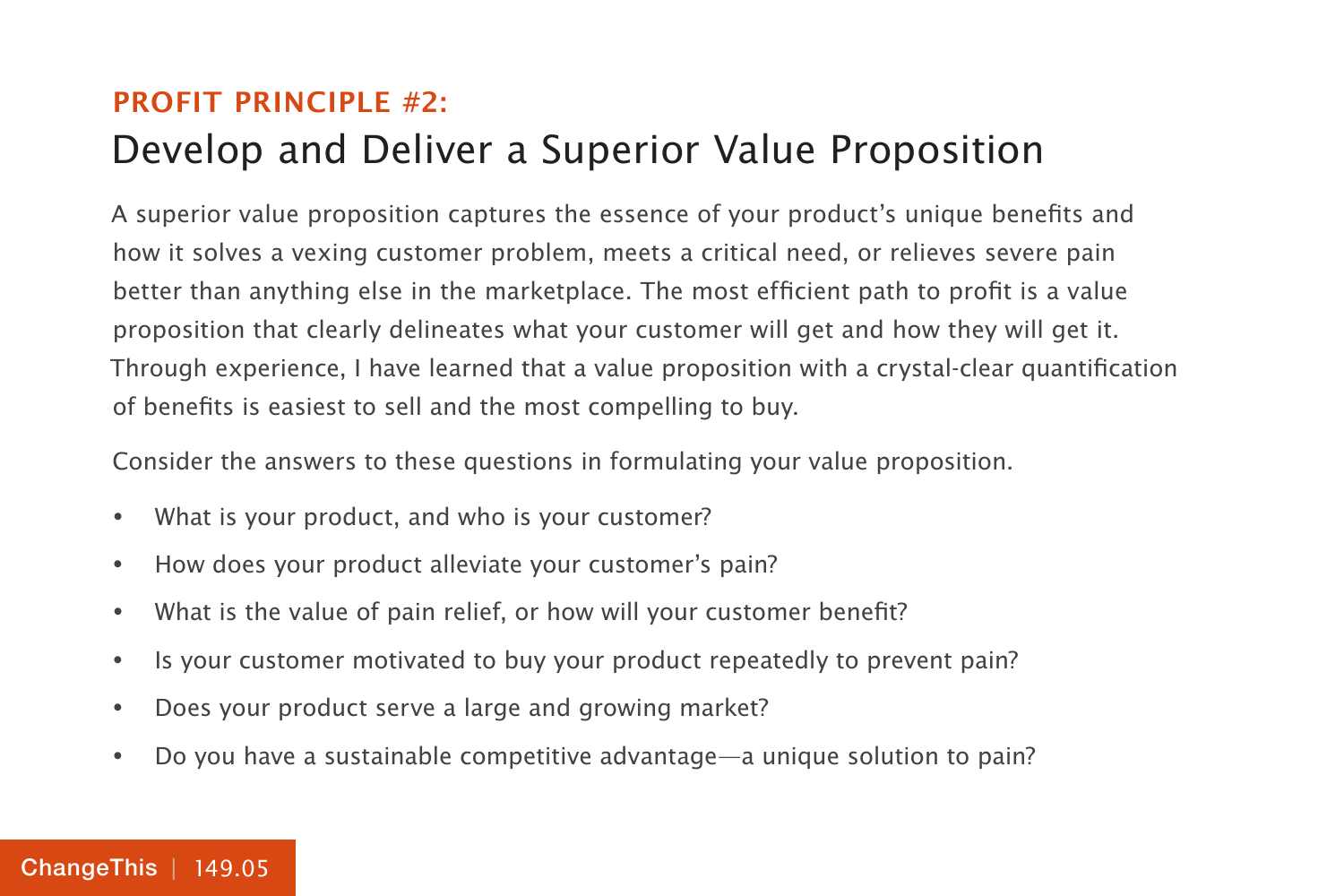A good way to test the strength of your value proposition is to reflect on your rationale for starting your business in the first place.

- When you decided to start your business, you developed a vision for delivering unique and differentiated value to your customers. What is the vision for your business?
- You planned to create value so substantial that your customers would be motivated to seek you out to buy your product over and over again. What unique value do you bring to your customers?
- Your product would serve a large and growing market, offering your customers unique benefits not available from competitors. What is your competitive advantage?
- Your product would be priced in proportion to the value created for your customer and produce substantial profits for your stakeholders. How does your customer measure value? How will you price your product? What is your price/value ratio?

 *The most efficient path to profit is a value proposition that clearly delineates what your customer will get and how they will get it.* 66<br>the<br>an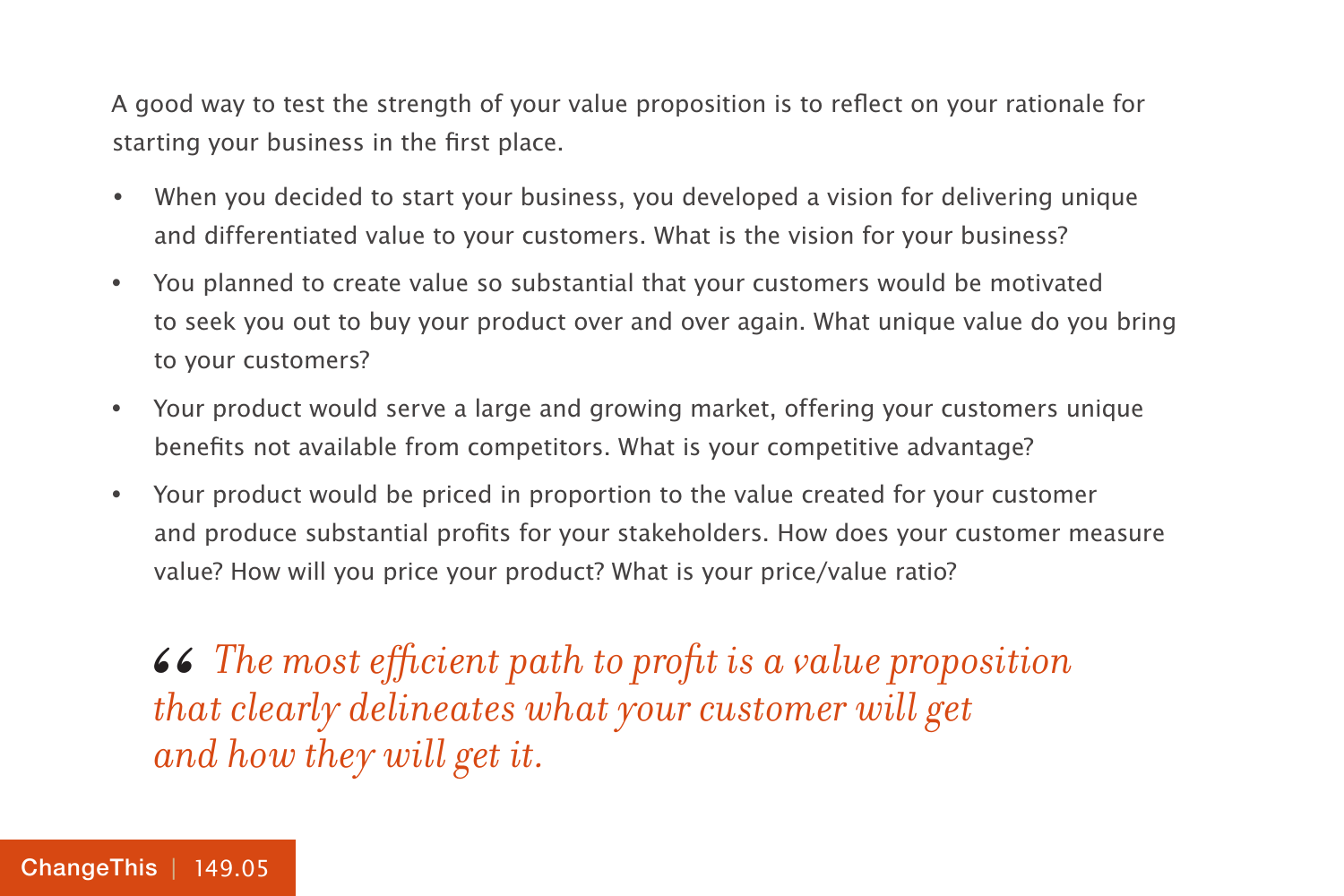USI's value proposition revolutionized the way corporations managed and controlled their real estate. Corporations were suffering from high overhead costs, which were dragging down their bottom lines. USI's solution resolved their pain by reducing real estate costs across the enterprise, saving them millions of dollars. We structured our outsourcing contracts as multiyear exclusives. By alleviating a major source of pain, USI enjoyed a 95 percent contract renewal rate while maintaining a 20 percent net profit margin.

### **PROFIT PRINCIPLE #3:** Don't Start Up Until …

It is only natural that you struggle with the desire to start up while knowing that you do not have all the answers. At the same time, you realize that you will never start up if you attempt to answer every question. Recognizing this challenge, I developed a short list of questions entitled, Don't Start Up Until . . .

These questions center around your business model, but it only requires the back of an envelope for you to figure out how you are going to make money; how much it is going to cost to run your business; and how soon you will reach breakeven and generate a profit.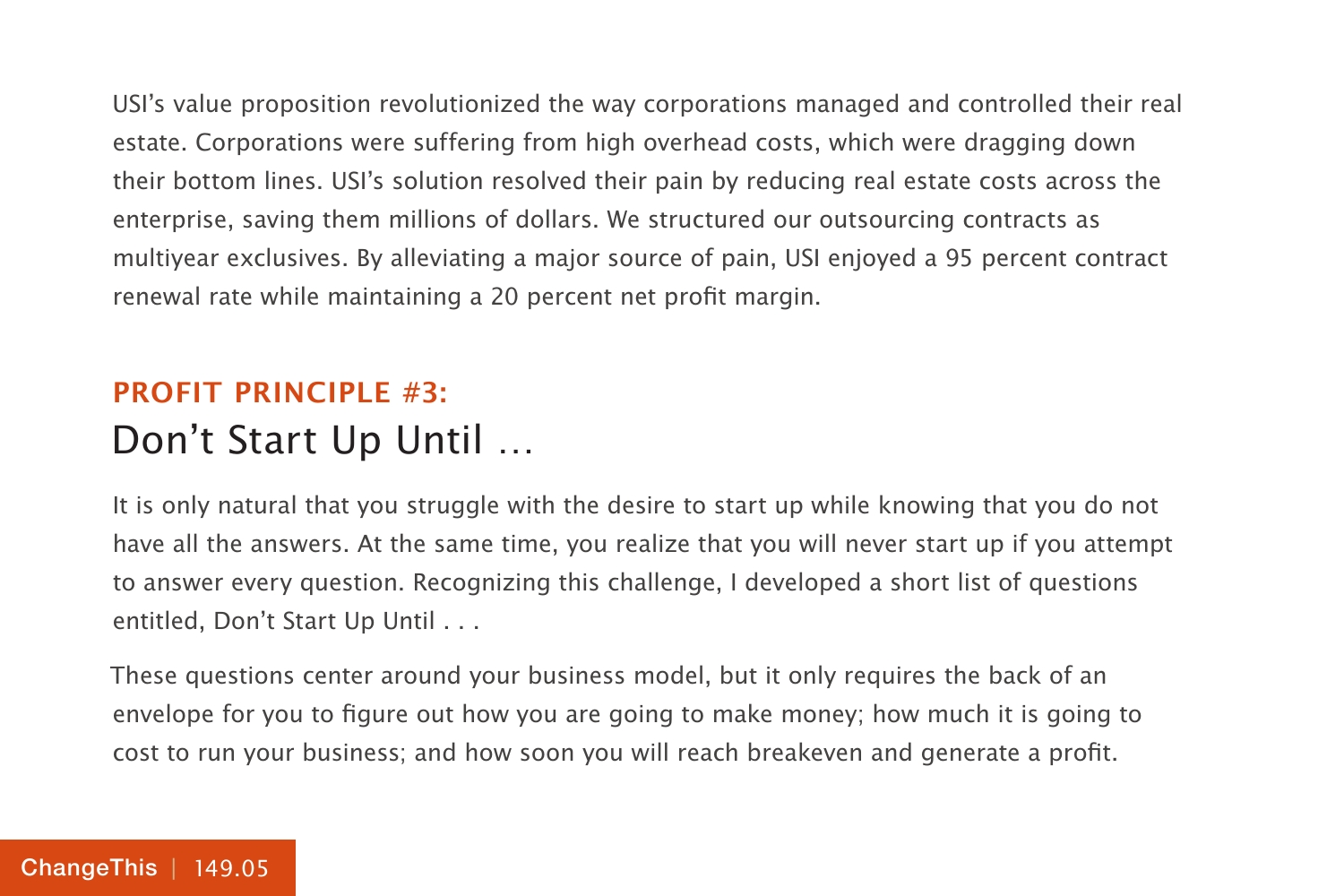Your ability to secure preorders will not only validate your business model, but will have a direct impact on your funding requirements, which will influence ownership and control.

Remember, you only need rough estimates to validate your business model, but you will need firm preorders to launch. Tackling the following six business model imperatives will give you confidence that you are ready to start up.

#### **1. Don't start up until you know how you're going to generate revenue (simple estimates will suffice).**

- a. How many customers are there?
- b. How much product will each customer buy?
- c. How will you price your product (share of value, cost-plus, market pricing)?
- d. Calculate revenue by estimating monthly sales (customers  $\times$  units  $\times$  price).
- e. Calculate revenue per quarter and revenue per year.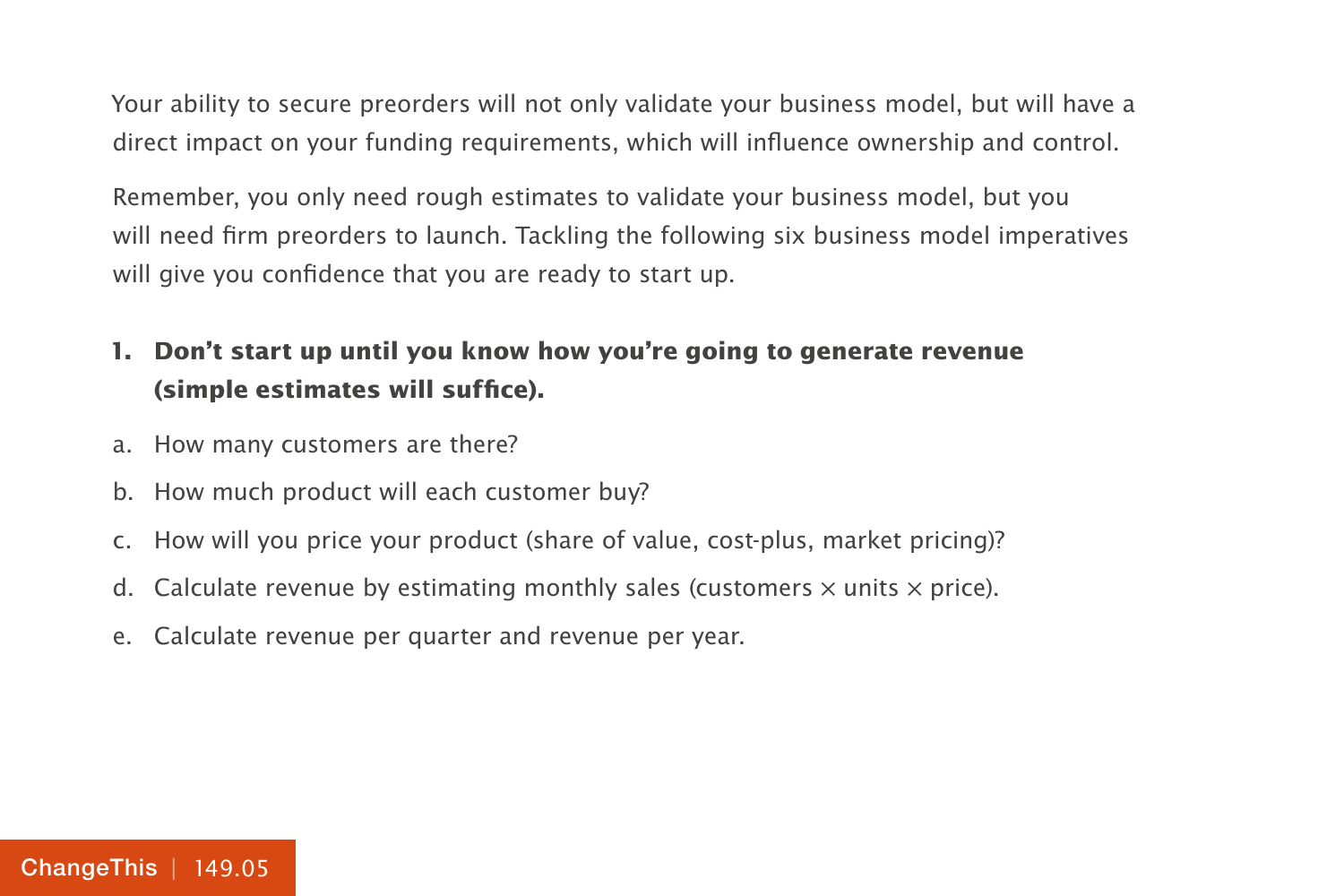#### **2. Don't start up until you understand how much it will cost to run your business (do your homework on expenses).**

- a. How much will it cost to produce your product (manufacturing & distribution)?
- b. Who will be on your management team, and how much will it cost to compensate them (equity and/or salary)?
- c. How many employees will you need to start up, and what will it cost to compensate them (salary & medical)?
- d. Where will you work, and how much will it cost (rent & utilities per month/year, furniture costs, supplies, etc.)?
- e. How will you communicate with your customers and how much will it cost (computers, printers, mobile phones, Internet access, hosting, cloud services, etc.)?
- f. How will you brand the business (logo, website, blog, social media, business cards, letterhead, signage, etc.)?
- g. How much will it cost to sell your product (marketing, travel, entertainment, proposal generation, ongoing pursuit costs, etc.)?
- h. How much will it cost for risk management and compliance (legal, accounting, & insurance)?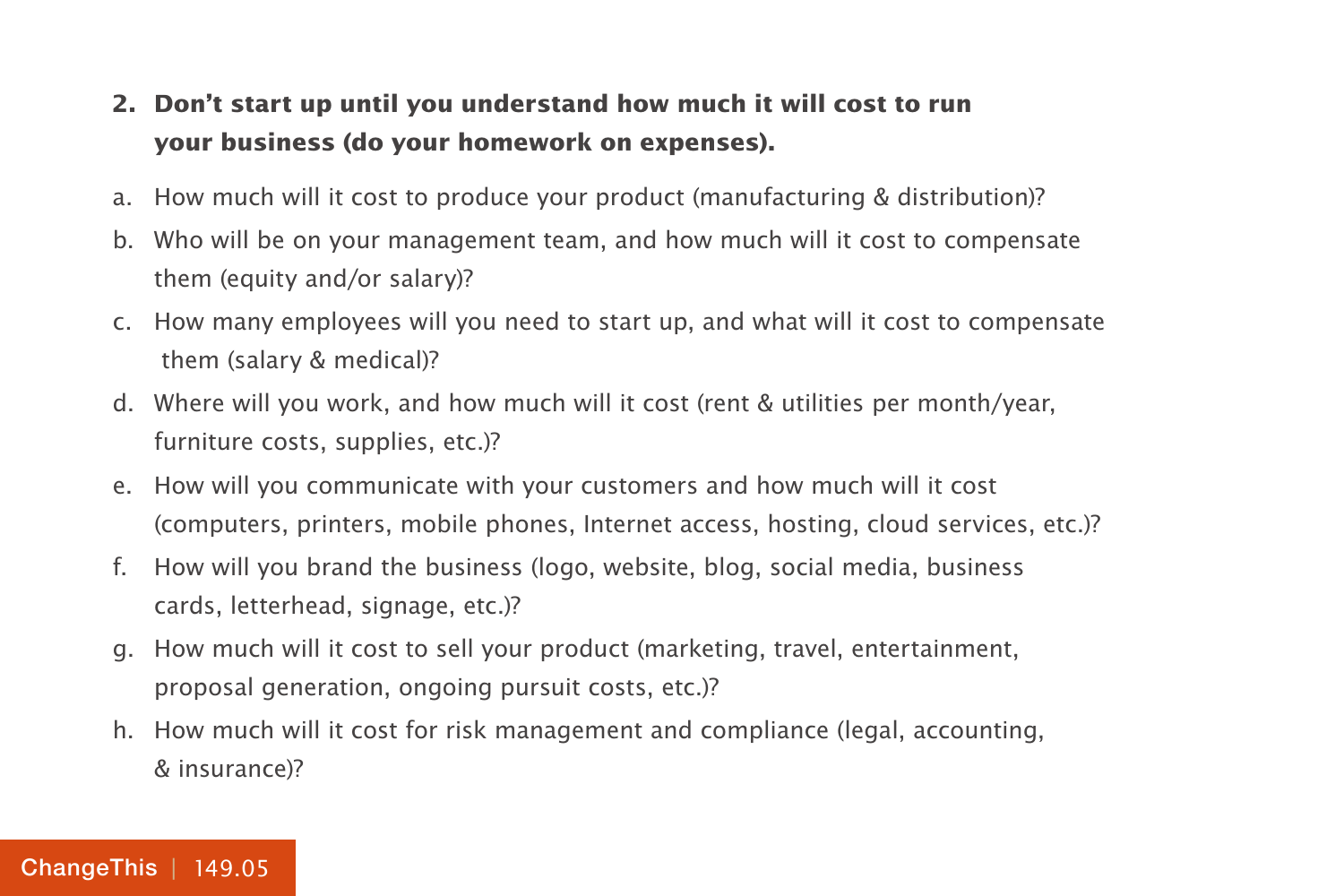- **3. Don't start up until you know how you're going to make a profit (back of the envelope).**
- a. Revenues minus costs equals profit or (loss).
- **4. Don't start up until you have preorders to validate your business model and liftoff plans.**
- **5. Don't start up until you have lined up the funding you need to reach breakeven (typically 18 months of operating capital).**
- a. Estimate how long it will take you to reach breakeven.
- b. Determine your startup and operating capital needs.
- c. Generate a list of funding sources and alternatives.
- d. Secure the necessary funding with a cushion for unanticipated challenges (sensitive to imperative #6 below).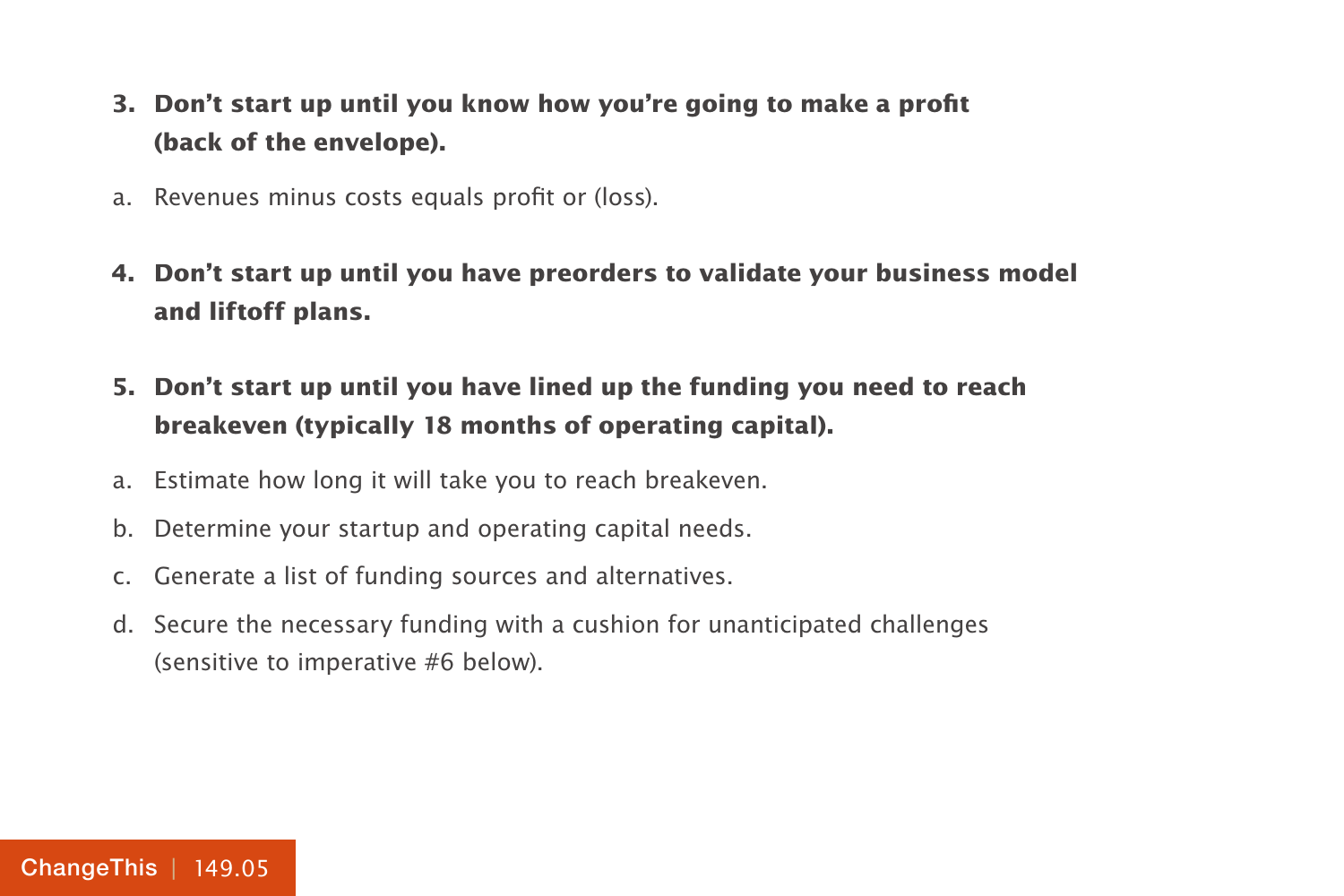#### **6. Don't start up until you have a crystal-clear understanding of the impact of your choice of startup funding on cost and control.**

- a. Self-funding or bootstrapping will maximize control and avoid outside partners and interest payments.
- b. Selling equity will avoid interest payments but reduce control by introducing outside partners.
- c. Raising debt financing will let you maintain control by avoiding outside partners but will require interest payments.

I completed the financial modeling portion of this exercise in my kitchen with my two founding partners. We hashed things out with a flip chart and markers until we were comfortable that we had a financial model that would work. It took about two months to figure things out and be confident that we were on the right track. I completed the preorder portion of this exercise by meeting in the field with my first two customers: Patterson Dental and IDS Financial Services (now known as Ameriprise). Once we had these orders in hand, along with our financial model, we were able to make the decision to bootstrap and launch.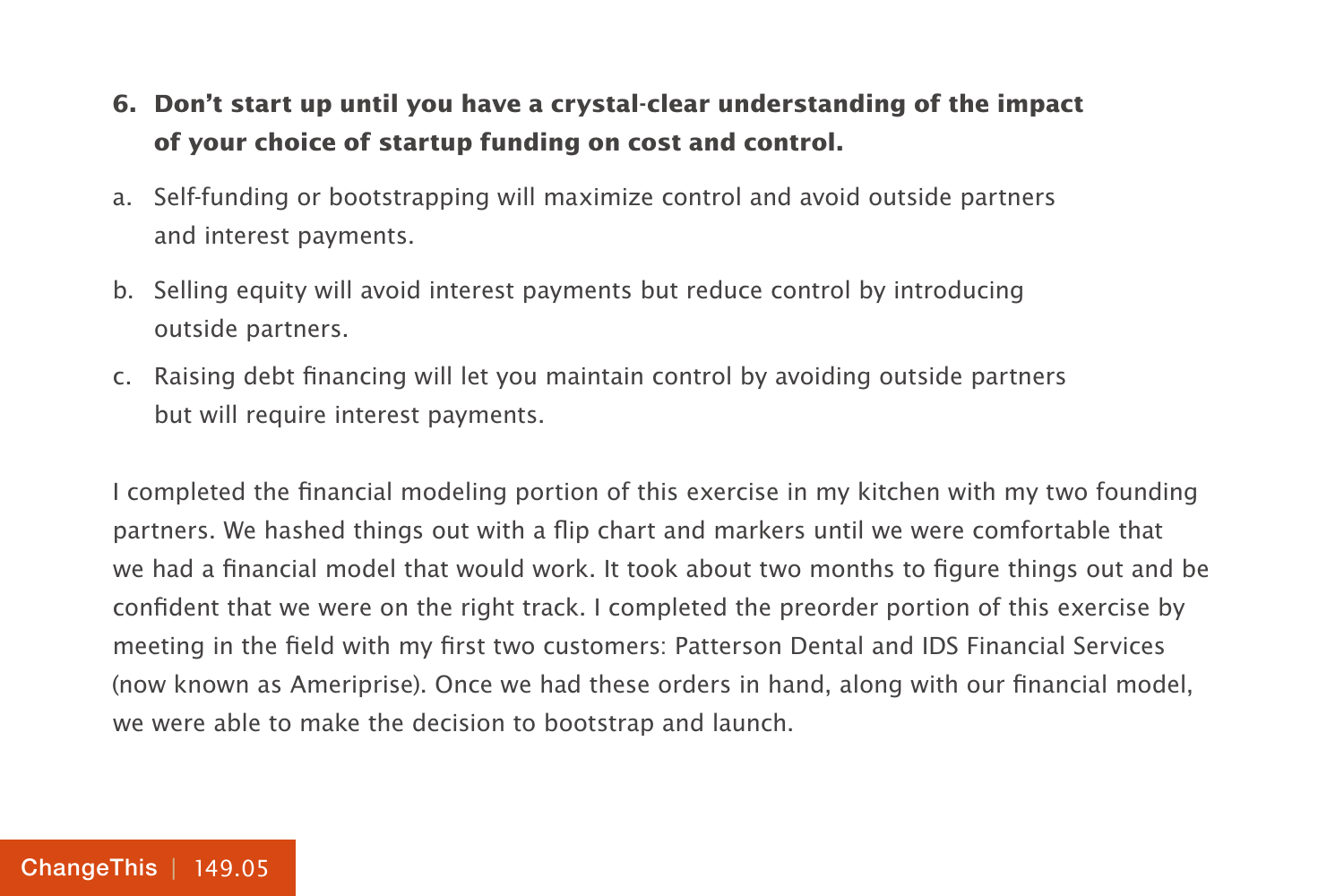### **PROFIT PRINCIPLE #4:** Take Charge of the Money and Control It

Your decision to build a profitable business is directly proportional to your ability to take charge of the money. Taking control of your money is a commitment to take responsibility for all of the following financial disciplines:

- Developing a realistic budget and operating the business within it
- Understanding how the timing of revenues and expenses affects cash flow
- Keeping a stranglehold on salaries and operating expenses
- Retaining your earnings for reinvestment as a first priority

Develop the discipline to generate and review simple financial reports and budgets on a daily basis until you achieve breakeven. Thereafter, continue with this financial discipline on a weekly basis until you achieve consistent profitability and hire a qualified financial officer that you can trust. Besides sleeping better at night, you will gain a clear understanding of the rhythm and flow of your revenues and expenses and their impact on your operating budget.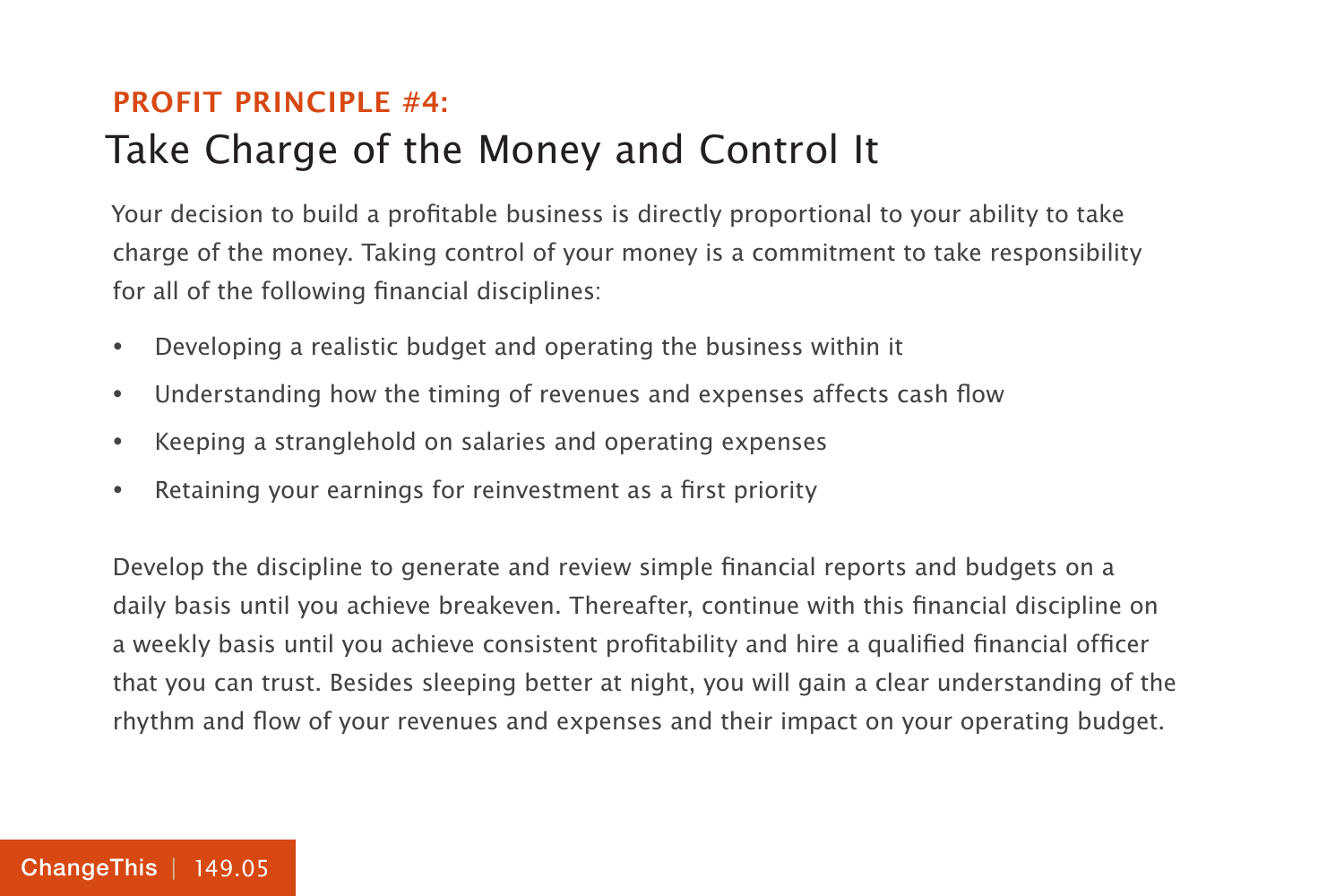During USI's first three years of operation, I knew where every dollar of revenue came from and where every dollar was spent. I reviewed simple financial reports every single night and made judgments about budgets every day. We started out with a one-write checkbook system, quickly shifted to Excel to generate budgets and financial reports, and later migrated to QuickBooks as our primary financial management system. Throughout the life of USI, I always stayed very close to the money, and I was very cautious about extending trust when it came to the money. As a result, I was never surprised and slept peacefully most nights.

 *Your decision to build a profitable business is directly proportional to your ability to take charge of the money.*  66<br>*is*<br>of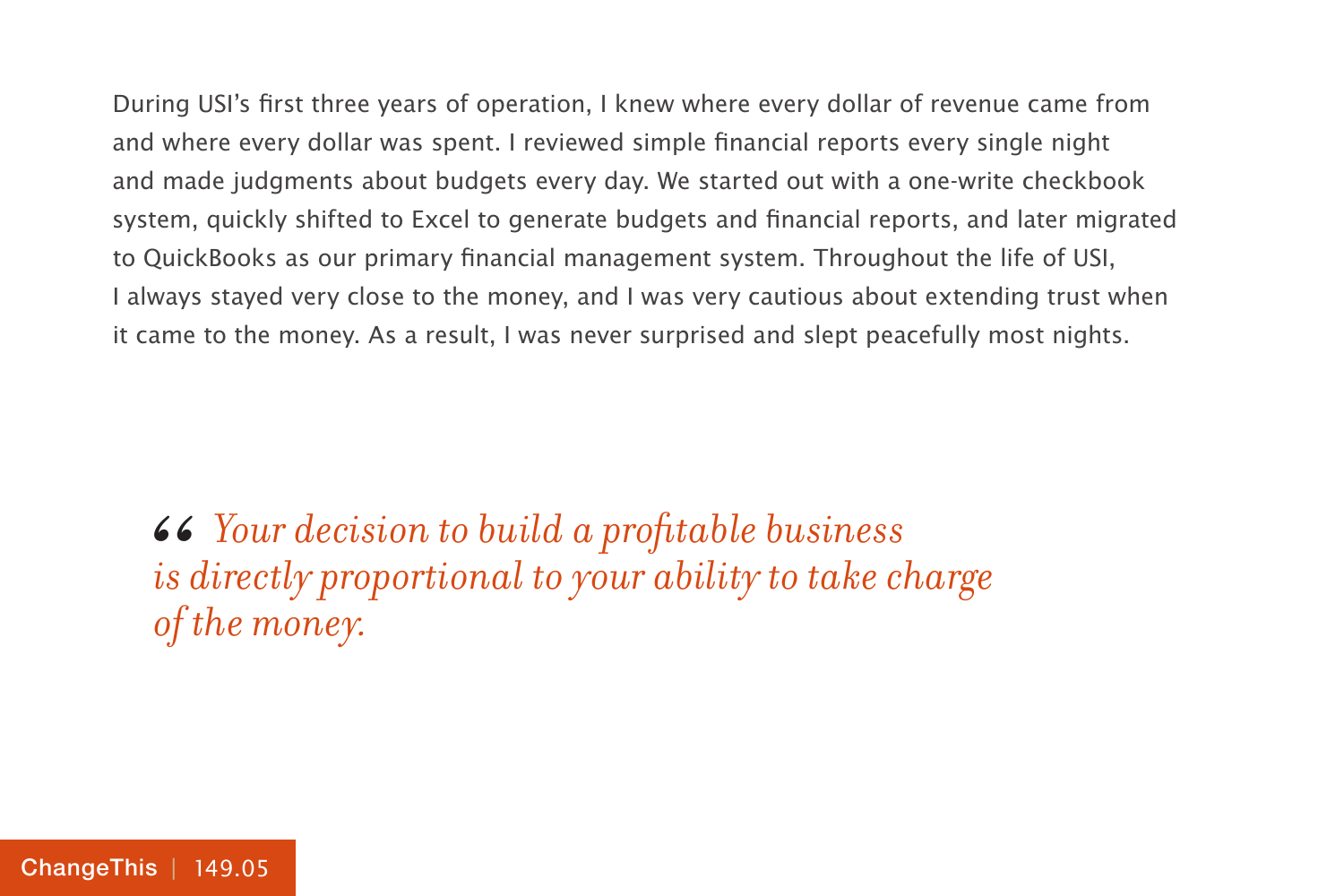#### **PROFIT PRINCIPLE #5:** Create a Profit-Based Reward Structure

A profit-based reward structure compensates your management team for achievement of financial goals and your sales force for developing profitable new business. Rewarding performance with a percentage of profits is a surefire way to turn your management team and your sales force into P&L managers. Think about it. If your management team and your sales force can only increase their personal income when the business is generating a profit, then the business is almost guaranteed to make a profit.

At USI, we compensated our management team and our sales force with a moderate base salary to cover living expenses. At the same time, USI offered unlimited upside potential based on the generation of genuine profits. This type of reward structure aligned the financial interests of the producer with the financial interests of the business. Of course, we established profitability guidelines to ensure we achieved the desired financial results.

This incentive system required the management team and the sales force to become intimate with the financial model behind the business. Said another way, if your upside is tied to the generation of profit, you have to understand how much profit is generated by each dollar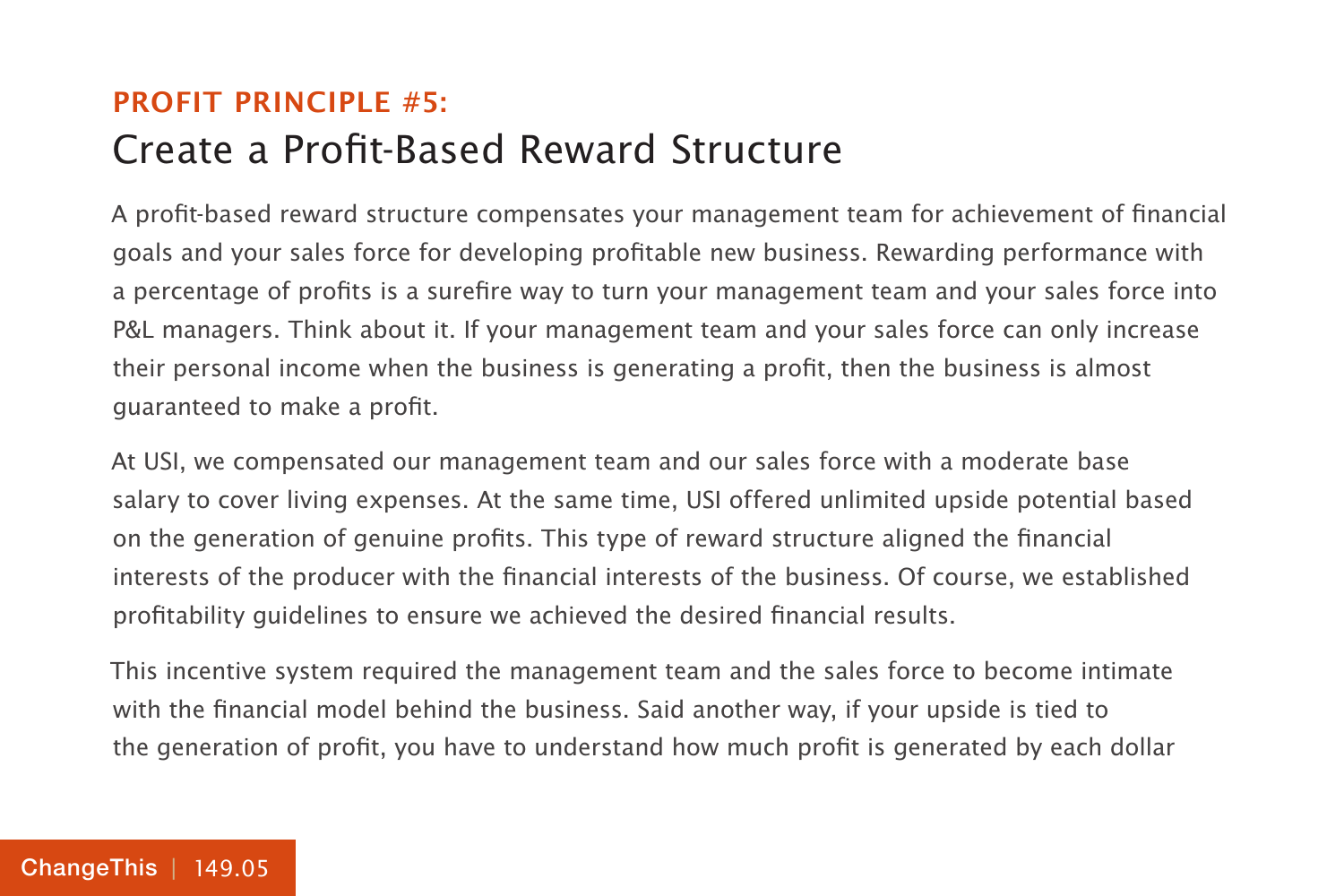of revenue after costs. At USI, we pushed the responsibility for profit and loss management all the way down the organization.

As much as possible, we maximized the contribution and accountability of every professional by connecting them to an income-producing role. This operating model minimized USI's overhead by keeping a lid on non-income-producing staff.

#### **PROFIT PRINCIPLE #6:** Recognize and Hire "Lightning in a Bottle"

As you are scaling your business, you will be faced with the challenge to stretch beyond your comfort zone and reach to hire special talent. While I believe in developing and promoting internal management, sometimes you need to make the big external hiring decision to enable the business to realize its full potential.

As the business leader, you need to step up and make these transformational personnel decisions. It's not always comfortable or convenient, but sometimes you really can catch lightning in a bottle. This kind of talent only comes along once in a while. When it does, it can unlock business value and catalyze strategic growth. Even though this type of hiring decision may involve an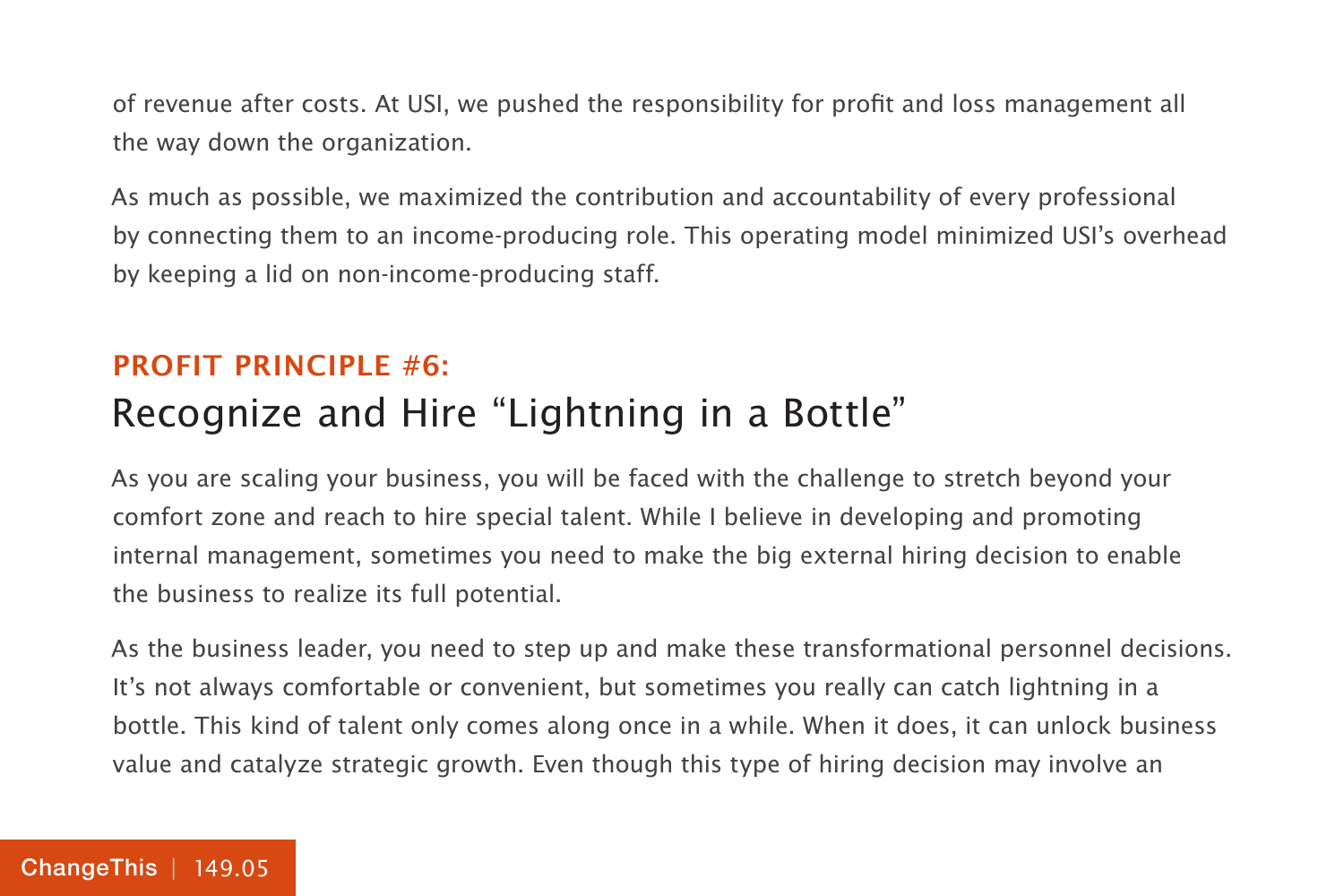aggressive compensation package, including a share of equity and control, it can be well worth the price to achieve your strategic vision.

Recognizing strategic leadership and acting decisively to bring it on board can revolutionize your business model, transform your organizational structure, and engineer the strategy to scale the business. It certainly did for me. I had the opportunity to make four critical hiring decisions that changed the trajectory of USI:

- **1.** Rick Bertasi became President and Chief Operating Officer. Rick reengineered USI's business model, upgraded the organizational structure, implemented our annual business planning process, developed our customer-facing technology, and catalyzed our growth plans.
- **2.** Nick Westley became USI's West Region President & Chief Strategy Officer. Nick opened up the western half of the US market, laid the foundation for our geographic profit centers, sculpted and quantified USI's value proposition, and developed our strategic growth plan.
- **3.** Michael Casolo became USI's President of Design & Construction. Michael conceived the Space and Projects business, laid the foundation for our Line-of-Business profit centers, developed the Design & Construction business model, and hired a geographically distributed staff of architects and project managers.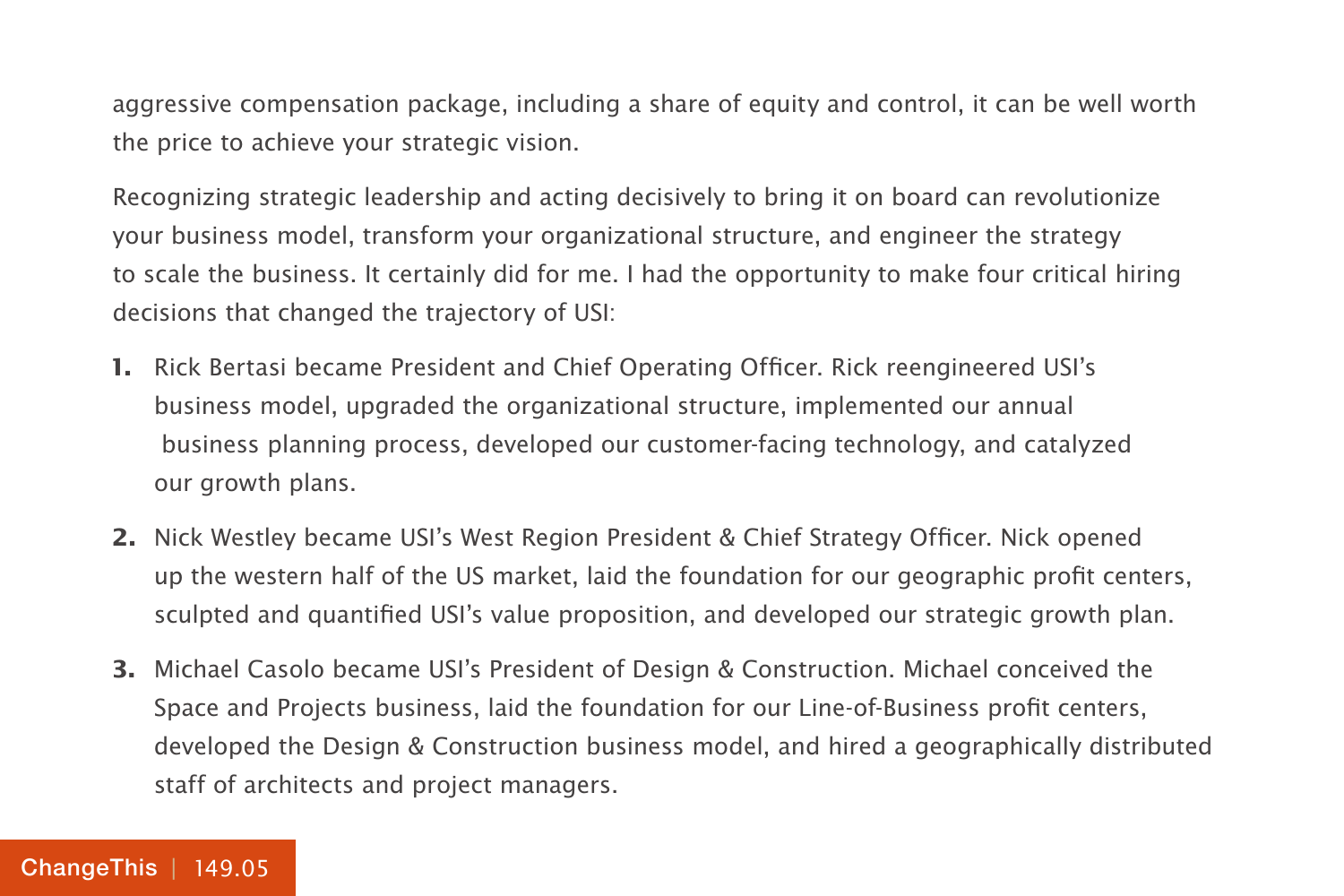**4.** Kip Chaffee became USI's Chief Financial Officer. Kip redesigned USI's internal operating model, re-engineered our financial & accounting system, developed USI's technology development team, and played a crucial role in facilitating our sale to Johnson Controls.

I was very fortunate. I captured lightning in a bottle four times. These talented leaders played a vital role in USI's growth and the ultimate value realized when we sold the business. Recognizing the opportunity to reach and hire strategic leadership will enable you to scale your business and realize its full potential.

*Recognizing strategic leadership and acting decisively to bring it on board can revolutionize your business model, transform your organizational structure, and engineer the strategy to scale the business.* 66<br>*to*<br>mo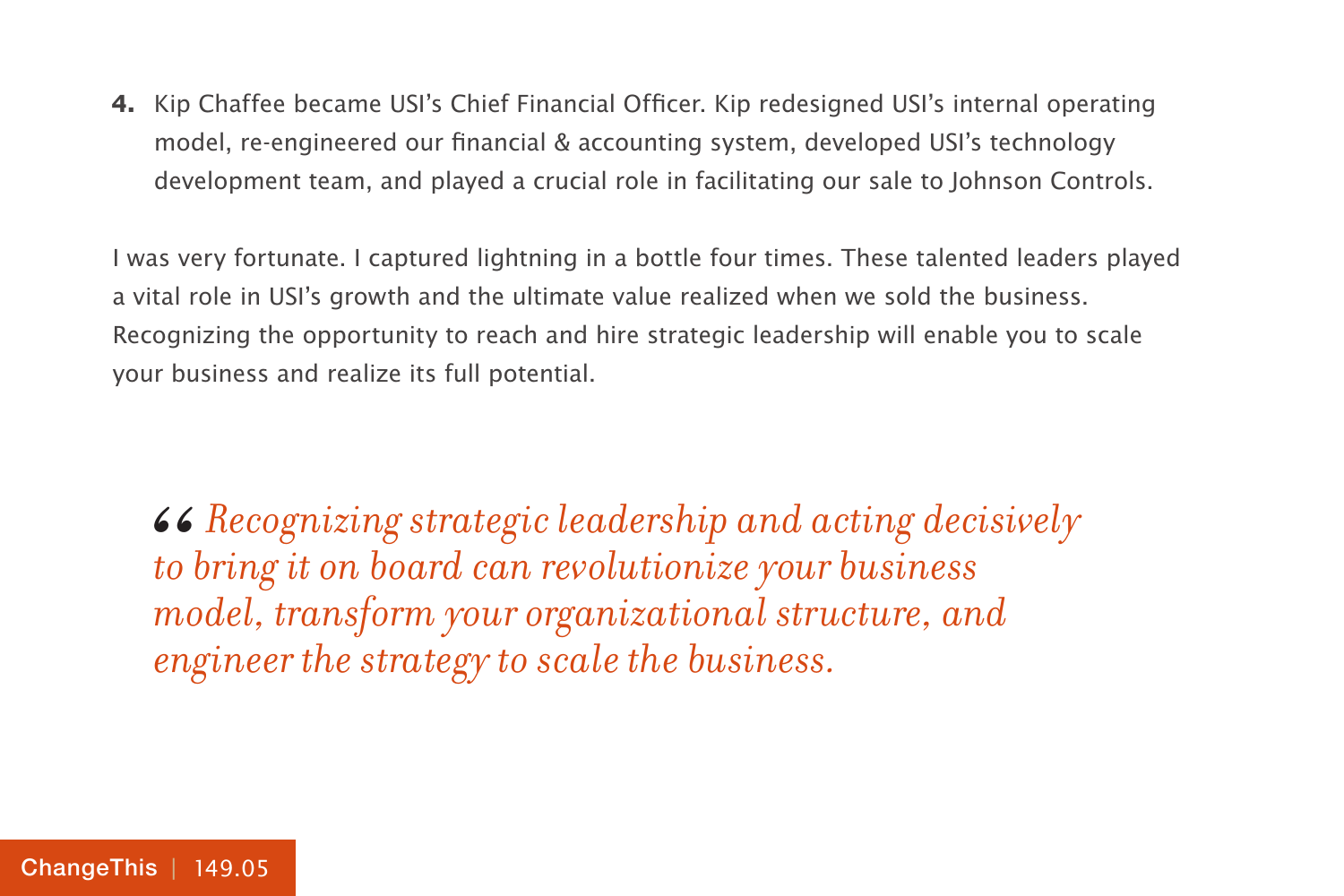#### **PROFIT PRINCIPLE #7:** Create Profit Centers to Scale Your Business

Determining how you will scale your business will be one of your biggest challenges. After assessing numerous growth strategies, we came to realize that expansion based on the profit motive could be the key to our continued success. If we established geographic and line-ofbusiness profit centers, we could drive growth by distributing profit and loss responsibility across the organization.

As a result, we embarked on a strategy to develop and deploy profit centers throughout USI. Each new P&L manager had the responsibility to generate new revenue, control expenses, and enhance profit performance. We scaled the business by creating four different kinds of profit centers:

- Regional P&Ls to expand geographic coverage
- Line-of-business P&Ls to build product lines
- Account-based P&Ls to grow existing customer relationships
- New business P&Ls to create new customer relationships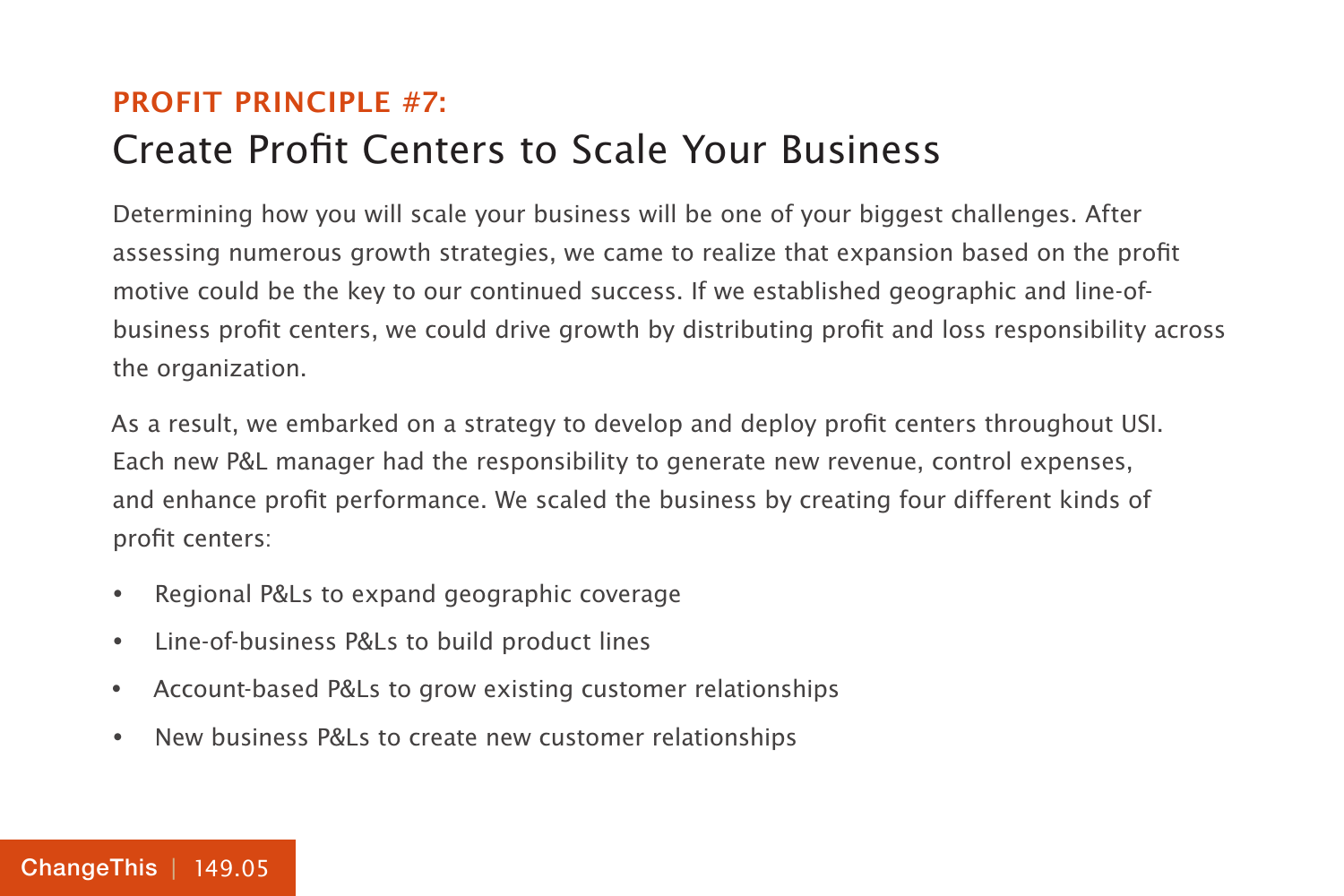There are five steps to consider in formulating your plan to scale around profit centers.

- **1.** Think through your current and potential customers' product and service requirements.
- **2.** Assess your product and service fulfillment plans.
- **3.** Formulate your new business development and sales plans.
- **4.** Determine your geographic and line-of-business coverage plans.
- **5.** Recruit, hire, and train qualified P&L managers for each profit center.

Based on our customers' requirements, USI created a combination of regional profit centers and line-of-business profit centers. Our regional profit centers enabled us to stay close to our customers, expand geographic coverage, and distribute financial responsibility. Our line-ofbusiness profit centers focused managers on product-line performance, improved service delivery, and enhanced new product development. We also created account-based P&Ls for every account and new business P&Ls within each regional P&L.

Although complex, this profit-oriented growth model helped us achieve our financial objectives as we scaled the business.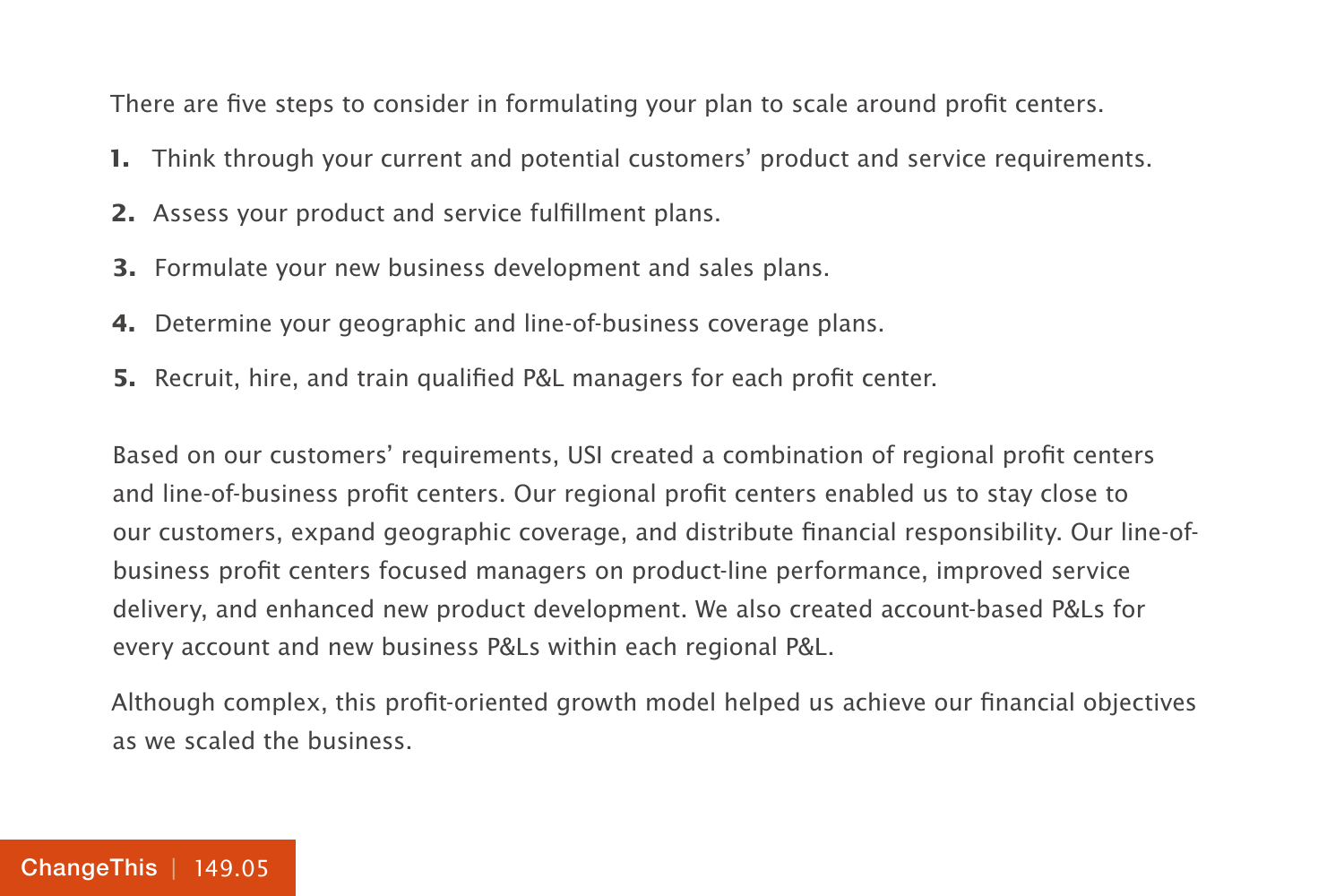### **PROFIT PRINCIPLE #8:** Augment Profits with Proprietary Applications

Application software tools can generate new revenues and form the basis for a stand-alone profit center. Besides streamlining work processes and improving service delivery, software applications can enable your customers to manage workflows, eliminate process steps, and gain access to critical information. Proprietary applications can be so powerful that they can form a mutually dependent relationship between you and your customer.

Here are some of the questions you should consider when devising your strategy for developing proprietary application software:

- What information do your customers need to make better decisions?
- What tools do your customers need to better manage their work?
- How can you help your customers eliminate process steps and reduce operating costs?
- Are there software applications available in the market that solve these problems?
- If the applications are not available, can you develop proprietary applications to solve these problems?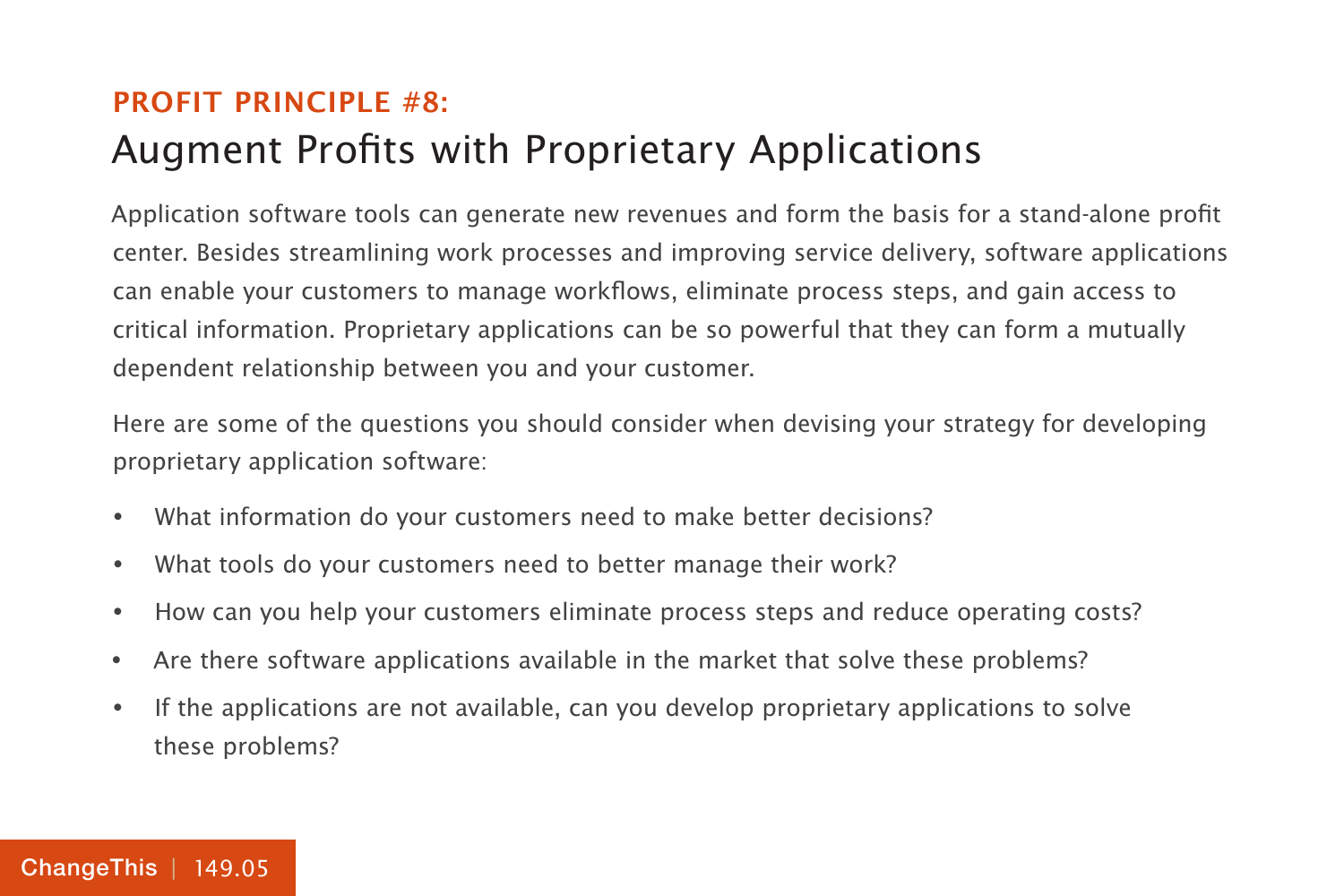- How can you utilize homegrown applications to tighten the link with your customers?
- Will your software applications create a sustainable competitive advantage?
- Can these applications create new revenue lines?
- Can these new revenue lines be used to form a stand-alone profit center?

As USI customers expanded around the world, they needed a reliable real estate management system to keep track of critical dates, projects, workflows, and costs. Initially, we devised a plan to develop a low-cost proprietary software application. However, since the dot-com boom was in full swing, we decided to take a step back to look at available market alternatives—there were over 300 new real estate applications coming online. We engaged a major consulting firm to cull the list and study "buy, build, or partner" scenarios. To our dismay, the consultant's final recommendation was a very costly custom-built solution.

Recognizing the limits of our customers' budgets, we came back full circle to developing a low-cost, proprietary software application that would serve 80 percent of the need at 20 percent of the cost. Our goal was to meet most of our customers' needs at a budget they all could afford. We called our application Sequentra. It was named after our customers' primary need to "sequentially track" project work and expenses around the globe. Based on Sequentra's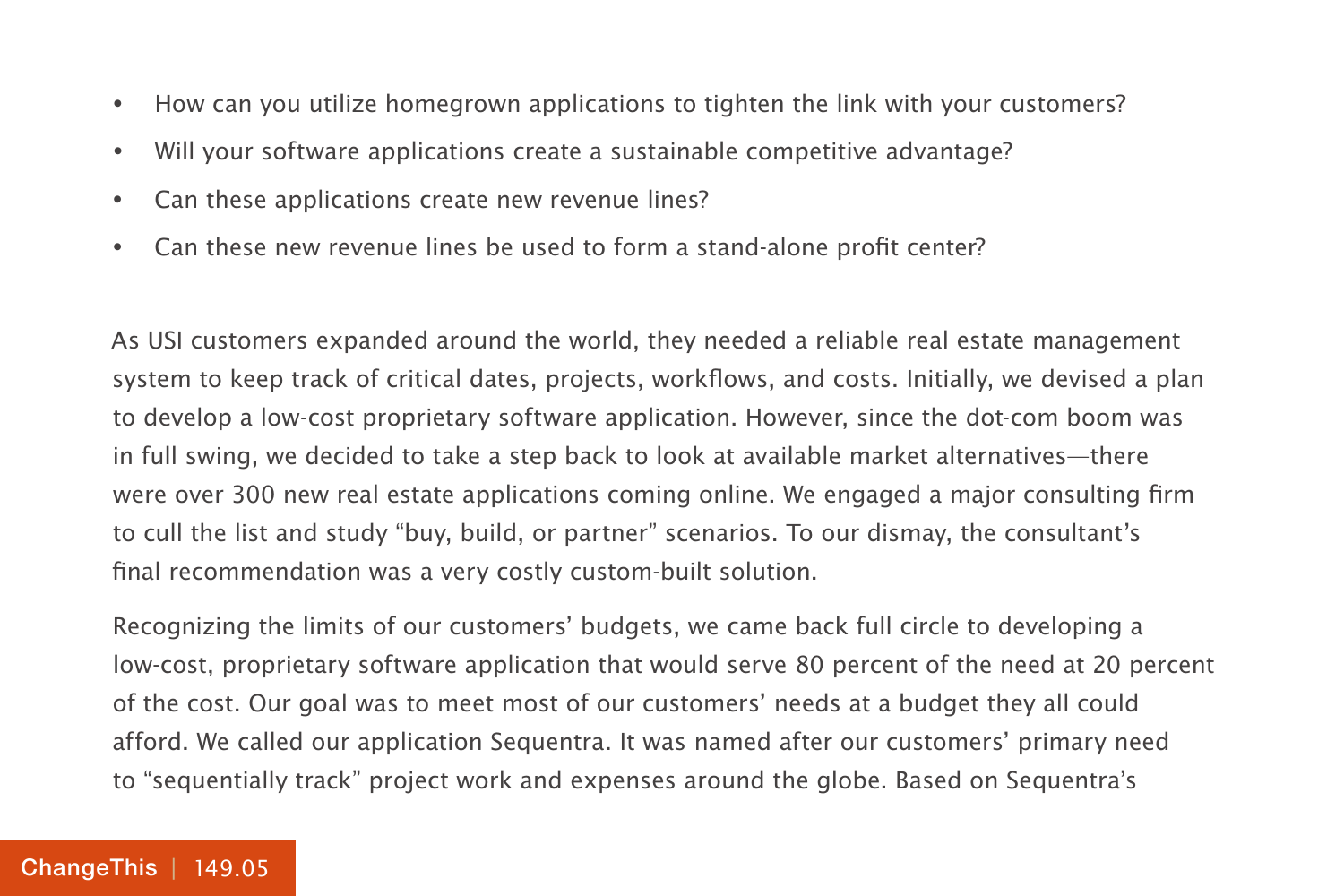revenue potential, we organized the application as a stand-alone profit center. Sequentra integrated all of our service lines into a single reporting dashboard for all of our customers.

Sequentra tightened the link with our customer base and created a barrier to entry for our competitors. It grew to become one of the dominant corporate real estate software solutions in the industry.

#### **PROFIT PRINCIPLE #9:** Build a Financial War Chest for Strategic Advantage

Once your business starts to generate consistent profits, you should retain your earnings to strengthen your balance sheet for strategic advantage. Naturally, there will be temptations to spend by increasing salaries, changing travel and expense limits, enhancing benefits, hiring unnecessary staff, or upgrading offices. If you can increase revenues while holding the line on expenses, you can begin to build a financial war chest.

At USI, we chose to stockpile our earnings. At first, we were just concerned about staying in business and having funds available for a rainy day. Then, as we continued to build our war chest, we gained confidence that we could make expansion decisions without the need for a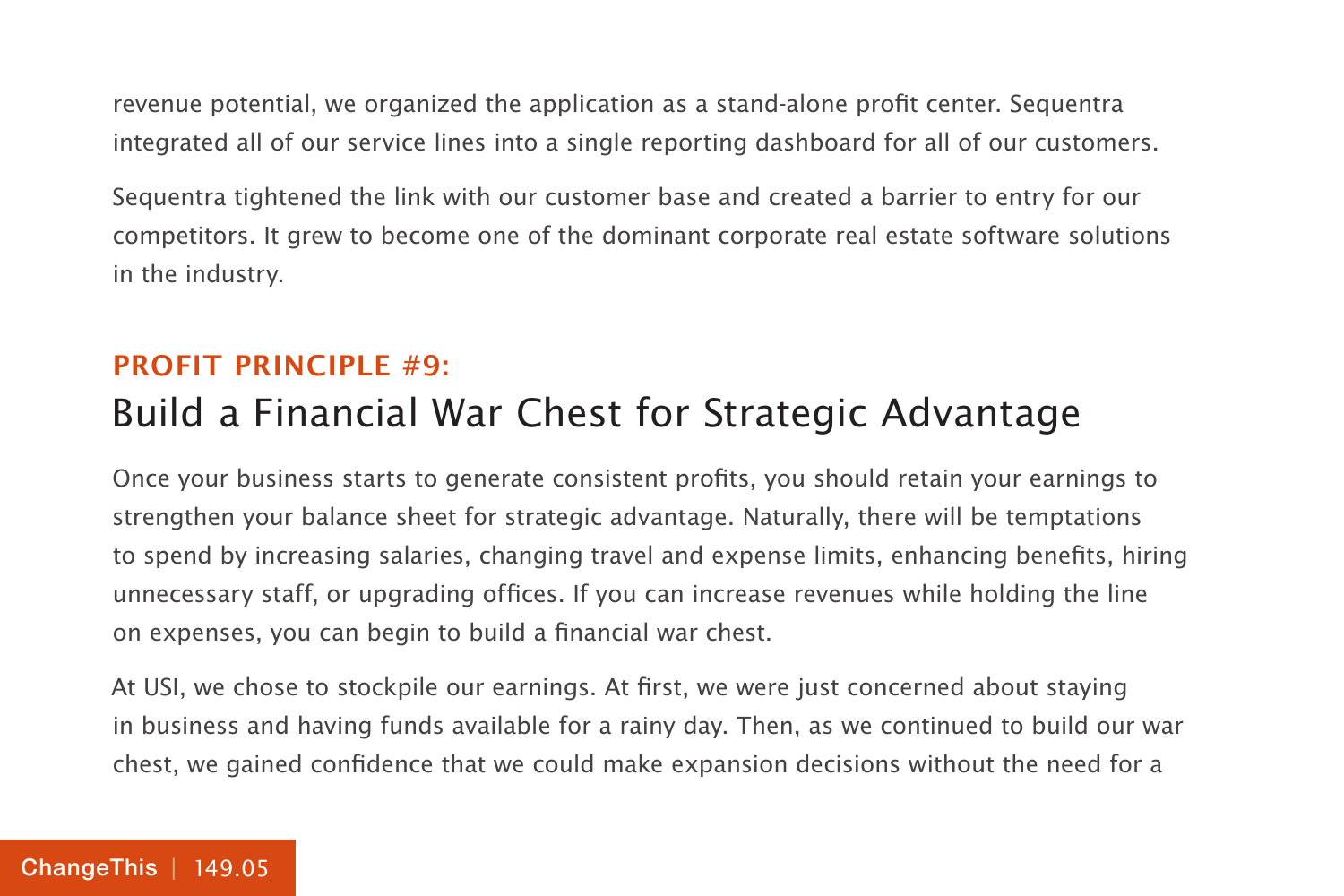bank or outside funding. It was interesting to discover that the less we needed the banks, the more they wanted to lend us their money. The same was true with private equity firms; they loved our growth trajectory, income statement, and balance sheet. They couldn't believe that we had no debt and that we had accumulated retained earnings of almost 20 percent of annual sales. As a result, the leverage shifted in favor of USI in all of our financial negotiations.

We built a balance sheet so formidable that we were able to offer \$1 million advances on projected savings to win multiyear corporate outsourcing contracts. This offer became a strategic weapon so powerful that it increased our close rate to over 50 percent.

Like most sacrifices, employing financial disciplines early and building a financial war chest can shift the balance of power and pay substantial dividends in the future. Imagine what you can achieve if you have such significant cash reserves that you are not reliant on third-party sources to grow your business.

 $\bullet\bullet$  If you can increase revenues while holding the line on expenses, you can begin to build a financial war chest. *expenses, you can begin to build a financial war chest.*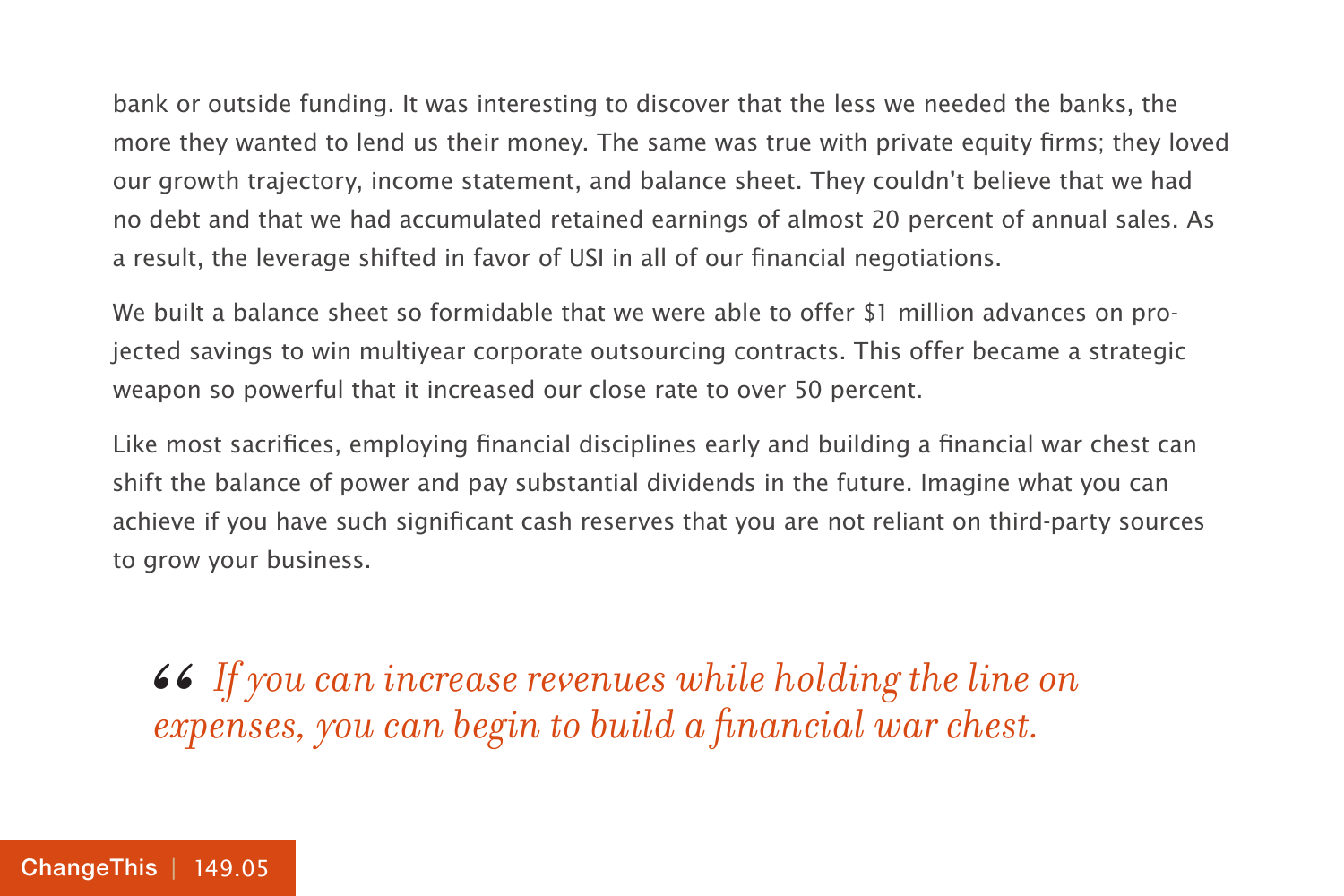# A Few Words about Spending

Of course, we did increase spending as the business grew, but we were always spending much less than the amount of money we were making. Since we paid our producers (executives, management, sales, account leaders, and delivery professionals) a moderate base salary with an unlimited upside based on profits, we were not under pressure to increase salaries. We maintained very strict travel and entertainment standards throughout the life of the business. For example, we capped airfares and used flight miles if the trip cost exceeded the cap. For the most part, we shared hotel rooms and lived within a moderate per diem for food.

In regard to benefits, we provided medical coverage from the beginning. Beyond that, I had made an early decision not to add other benefits until I knew I would never have to take them away. USI's benefits program grew to include dental, vision, sick days, personal days, maternity leave, extended vacation, short-term disability, long-term disability, term life insurance, 50 percent match on 401(k), etc. We never reduced or eliminated a benefit, so we never had to deal with morale issues around the loss of benefits.

Over time, we upgraded our offices and expanded staff carefully. Since every producer was paid on profit, expense bloating was never an issue. Finally, we never implemented a company car-, boat-, or aircraft-leasing program. I knew that we had done something right when Johnson Controls remarked that USI had the cleanest set of financials of any acquisition that they had ever made. Their sentiments were reflected in the purchase price.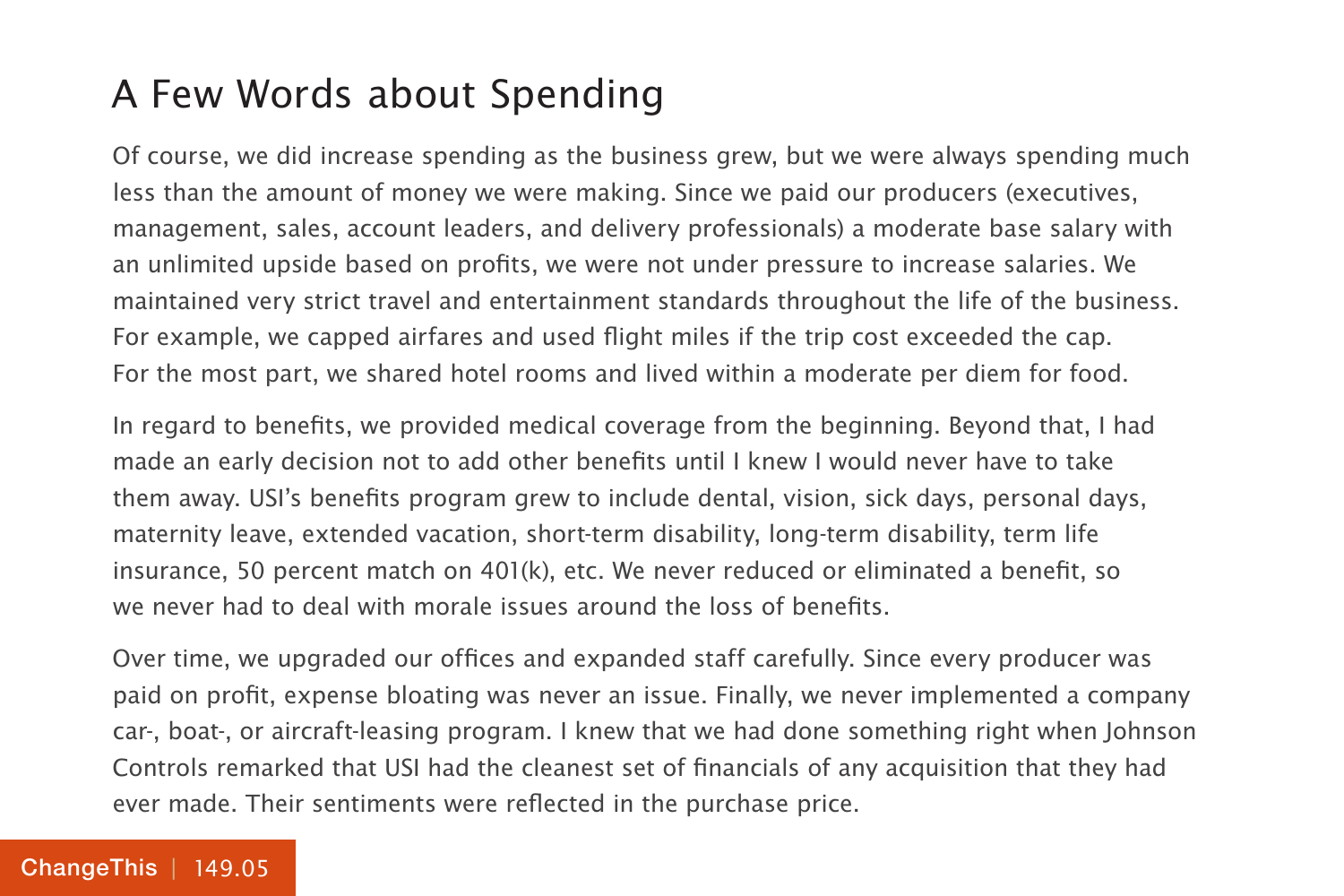#### **PROFIT PRINCIPLE #10:** Behave Ethically and Profits Will Follow

From the outset, I was committed to building a culture of trust and integrity. I had learned the importance of business ethics from some of the finest corporations in the world, including IBM and Hewlett-Packard. These companies enjoyed tremendous profit and growth while going out of their way to teach, manage, and deliver principled behavior. It seemed very clear to me that you could do the right thing, feel very good about it, and make plenty of money. Profits did not come at the expense of ethical behavior. Quite the contrary—profits resulted from ethical behavior.

I have had the opportunity to work for some terrific managers who set the bar on ethical standards. Likewise, I have been burned by bosses who exercised poor judgment and acted with a lack of integrity. Some of these painful experiences left scars that will never go away. When starting USI, I made a pact with myself that I would build a business where integrity was nurtured and mismanagement would not be tolerated. I felt so strongly about the importance of ethical behavior and mutual accountability that every employment offer included the following language: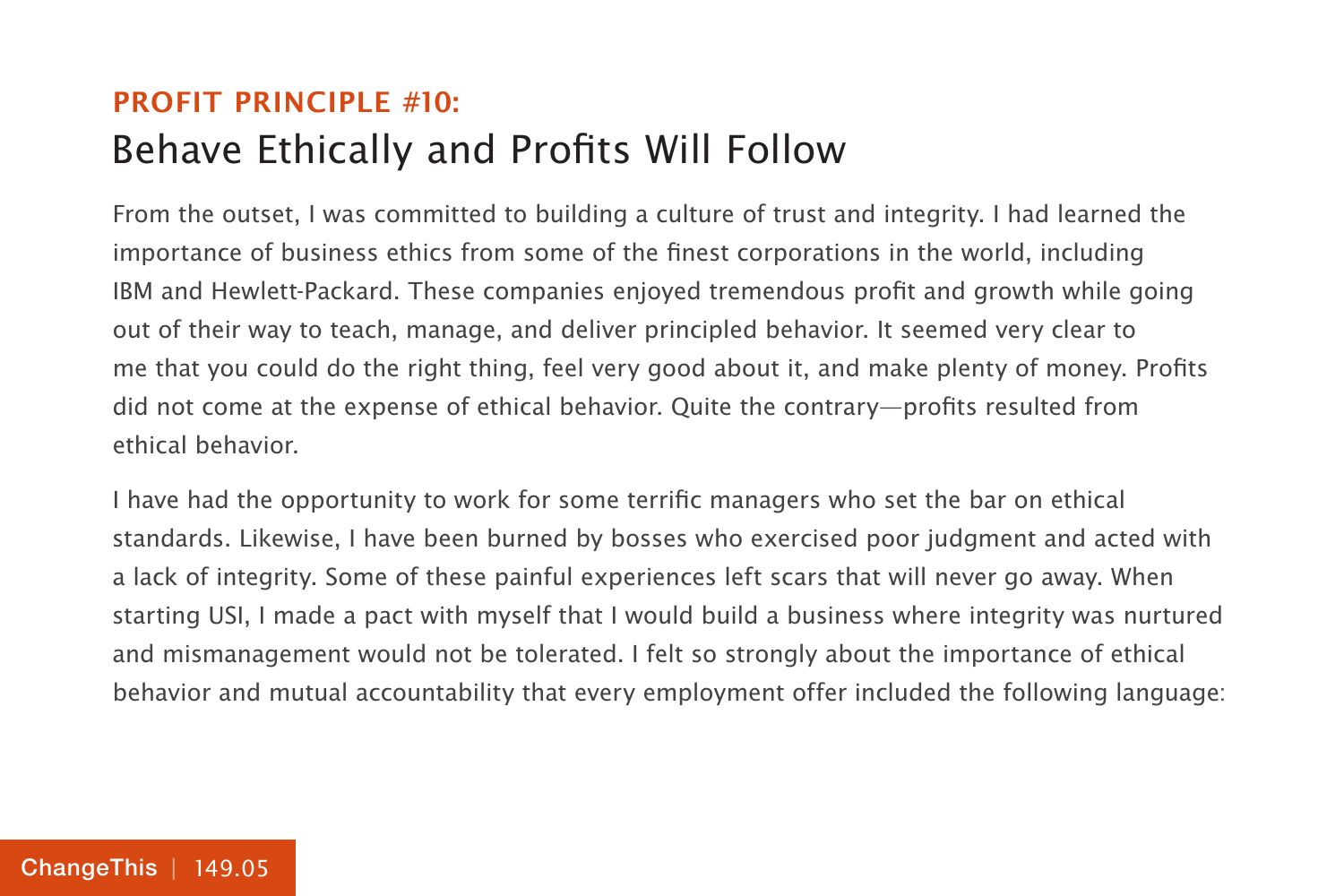This employment offer is based on your commitment to USI's Standard Business Practices and Operating Philosophy including the following:

- Making commitments and keeping them
- Providing total quality and integrity in everything you do
- Being a team player
- Holding yourself accountable to the USI team
- Holding the USI team accountable to you

By documenting our commitment to a culture of integrity, we strengthened all our internal and external relationships.

Beyond offer letters, we made it clear to all employees that we understood that every now and then a mistake would inevitably happen. We wanted to create an environment where employees were not afraid to acknowledge mistakes. We knew that apologizing for a mistake right away would enhance trust, whereas attempting to cover up mistakes would only damage relationships. Our motto was to acknowledge mistakes early and, when appropriate, make reparations.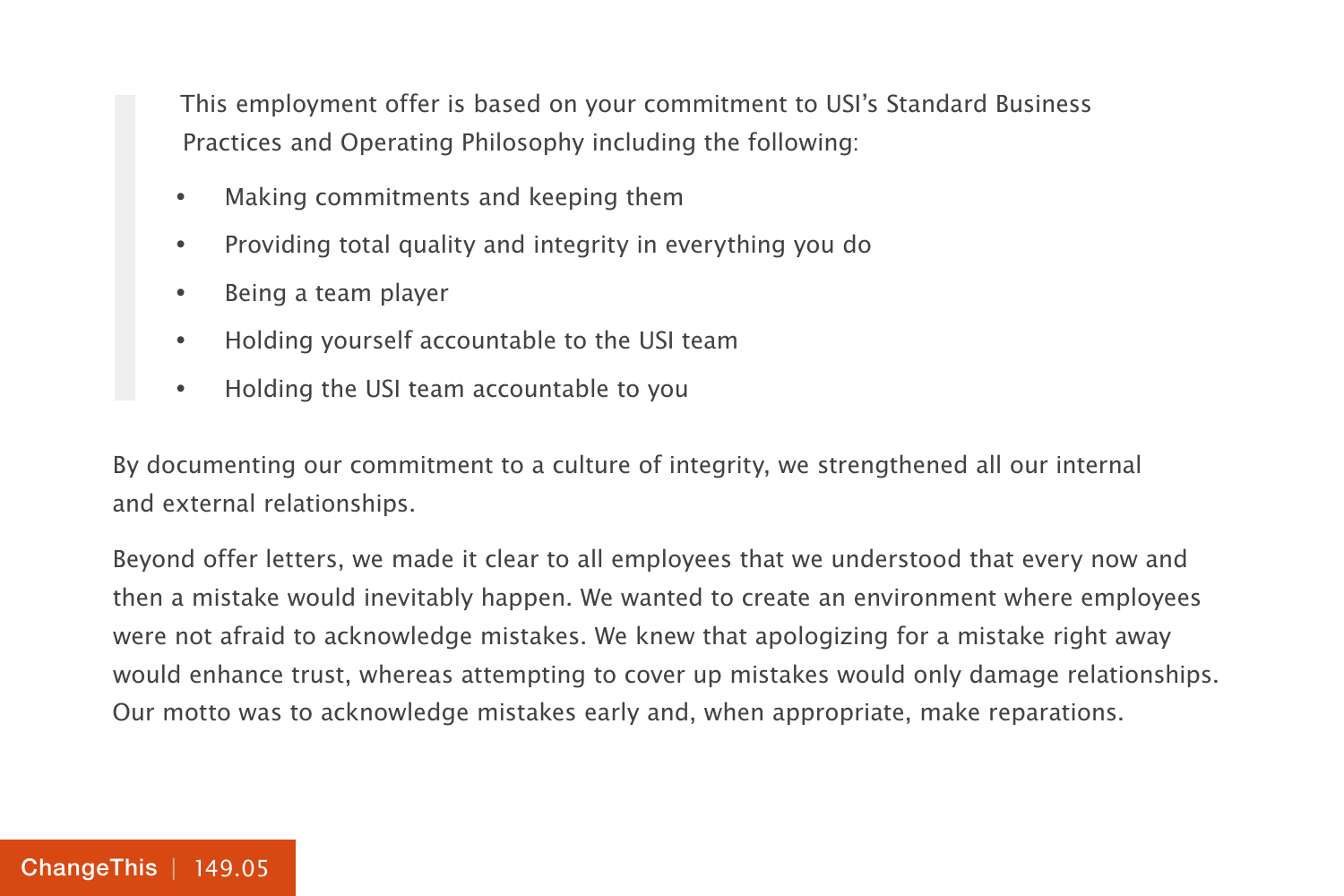Using this simple, straightforward approach of acknowledging mistakes saved us millions in legal fees and built powerful and profitable long-term customer relationships.

Ethical behavior influenced every aspect of our business. We believed in fulfilling every promise in every contract and paying every employee and vendor in full and on time. We wanted everyone to know how much we valued and appreciated their relationships. We knew ethical behavior engendered loyalty and trust.

## Summary

Implementing the 10 profit principles had a dramatic effect on USI's growth and profitability. In 2001, USI was acknowledged as one of the fastest growing companies and included in the Inc. 500. That same year, I was honored as Entrepreneur of the Year by Ernst & Young in the outsourcing category.

#### **All the pieces were in place for continued growth and achievement.**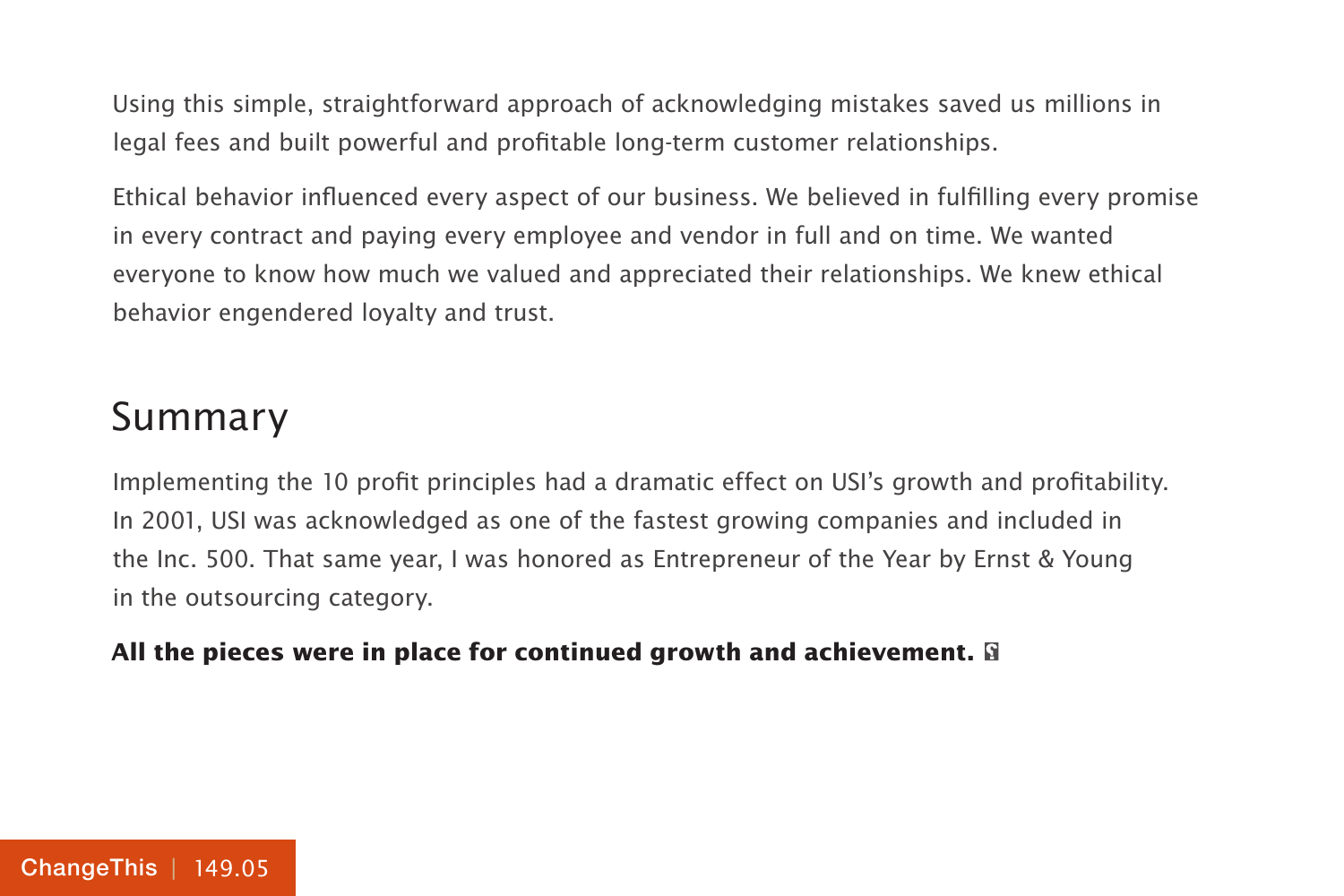# Info



#### **BUY THE BOOK** | Get more details or buy a copy of [The Purpose is Profit](https://800ceoread.com/products/purpose-is-profit-ed-skip-mc-laughlin-wyn-lydecker-english?selected=651786).

**ABOUT THE AUTHOR** | **Ed McLaughlin** is the founder of four businesses and is currently running Blue Sunsets LLC, a real estate and angel investment firm. He bootstrapped his first business, United Systems Integrators (USI) Corporation, a corporate real estate outsourcing firm, and grew it into an Inc. 500 company. In 2001, Ed earned Entrepreneur of the Year honors from Ernst & Young. In 2005, he sold USI to Johnson Controls, a Fortune 100 company, and at that point, became CEO of JCI's Global Workplace Business for the Americas. **Wyn Lydecker** is the founder of Upstart Business Planning, where she works with entrepreneurs to develop plans that answer the questions investors ask most often.

- **→ SEND THIS** | [Pass along a copy](http://www.changethis.com/149.05.PurposeProfit/email) of this manifesto to others.
- **→ SUBSCRIBE** | [Sign up for e-news](http://changethis.com/page/show/e_mail_newsletter) to learn when our latest manifestos are available.

This document was created on January 25, 2017 and is based on the best information available at that time. The copyright of this work belongs to the author, who is solely responsible for the content. This work is licensed under the Creative Commons Attribution-NonCommercial-NoDerivs License. To view a copy of this license, visit [Creative Commons](http://creativecommons.org/licenses/by-nc-nd/2.0/) or send a letter to Creative Commons, 559 Nathan Abbott Way, Stanford, California 94305, USA. Cover image from [Adobe Stock.](https://stock.adobe.com) You are given the unlimited right to print this manifesto and to distribute it electronically (via email, your website, or any other means). You can print out pages and put them in your favorite coffee shop's windows or your doctor's waiting room. You can transcribe the author's words onto the sidewalk, or you can hand out copies to everyone you meet. You may not alter this manifesto in any way, though, and you may not charge for it.